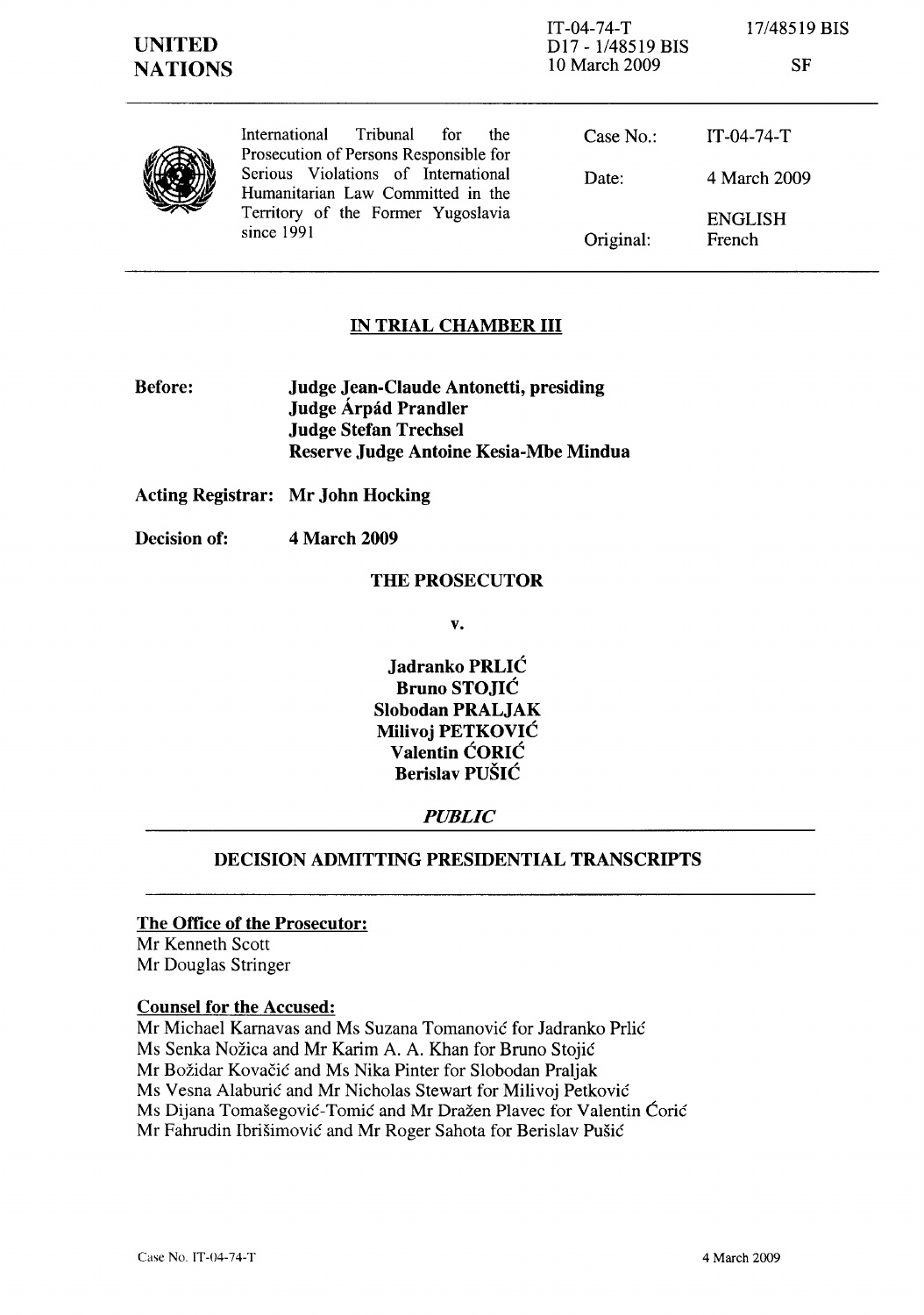**TRIAL CHAMBER III** ("Chamber") of the International Tribunal for the Prosecution of Persons Responsible for Serious Violations of International Humanitarian Law Committed in the Territory of the Former Yugoslavia since 1991 ("Tribunal"),

**SEIZED** of "Jadranko Prlic's Motion to Admit Presidential Transcripts", filed by Counsel for the Accused Prlic ("Prlic Defence") on 3 November 2008 ("Motion"), in which the Prlic Defence requests that the Chamber admit, pursuant to Rule 89 (C) of the Rules of Procedure and Evidence ("Rules"), excerpts of 71 presidential transcripts ("Proposed Exhibits"),

**NOTING** the "Prosecution's Response to Jadranko Prlic's Motion to Admit Presidential Transcript Material", filed by the Office of the Prosecutor ("Prosecution") on 18 November 2008, in which the Prosecution, while not objecting the principle of the admission of the Proposed Exhibits, nevertheless raises several observations on the Motion,

**CONSIDERING** that the other Defence teams did not file a response to the Motion,

**CONSIDERING** that in support of the Motion, the Prlic Defence requests that the Chamber admit the Proposed Exhibits which in particular would allow the excerpts of the presidential transcripts produced by the Prosecution, and already admitted by the Chamber, to be placed in their proper context,<sup>1</sup>

**CONSIDERING** that the Prlic Defence asserts that due to the time constraints imposed by the Chamber, it decided not to present the Proposed Exhibits through a witness in court but to do so by way of written motion.<sup>2</sup>

**CONSIDERING** that the Prlic Defence submits that the Proposed Elements originate from the government of the Republic of Croatia; that while their reliability and probative value may nevertheless be challenged due to an absence of information concerning their preservation and transmission,<sup>3</sup> it nevertheless requests that they be

<sup>&</sup>lt;sup>1</sup> Motion, pp. 2 and 3.

 $2 \text{ Motion}, p. 2.$ 

 $<sup>3</sup>$  Motion, pp. 1 and 2.</sup>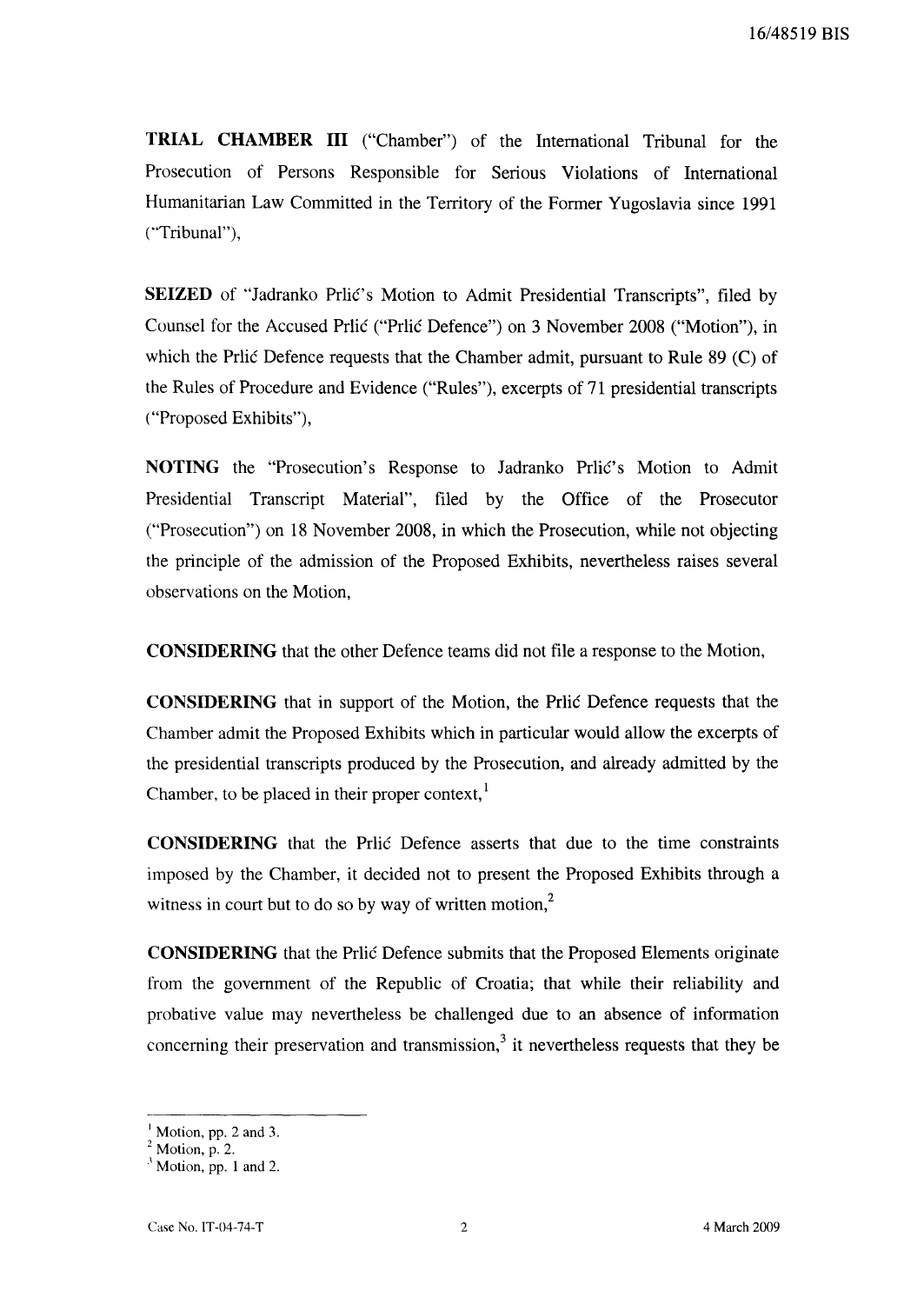15/48519 BIS

admitted because the Chamber has already admitted several excerpts from presidential transcripts tendered by the Prosecution,<sup>4</sup>

**CONSIDERING** furthermore that, according to the Prlic Defence, the Motion conforms to the Chamber's guidelines for the admission of documentary evidence, $<sup>5</sup>$ </sup>

**CONSIDERING** that in the Response, the Prosecution notes that the Prlic Defence lacked precision when laying out its arguments, notably by merely referring generally to paragraph 17 of the second amended Indictment of **11** June 2008 ("Indictment"), without specifying the relevant parts of this paragraph to which each Proposed Exhibit allegedly refers,<sup>6</sup>

**CONSIDERING,** however, that the Prosecution does not object to the Motion, but states that it reserves the right to challenge the Proposed Exhibits at a later time,<sup>7</sup>

**CONSIDERING,** as a preliminary matter, that the Chamber wishes to point out that it disapproves, both in form and in substance, of the practice adopted by the Prosecution in its Response, insofar as, on one hand, it merely presented arguments in the footnotes that should have been mentioned in the body of the text and, on the other hand, stated that it was reserving the right to challenge the Proposed Exhibits at a later time, instead of availing itself of this right in its Response,<sup>8</sup>

**CONSIDERING** furthermore, that the Chamber cannot accept the argument put forward by the Prlic Defence according to which the Proposed Exhibits were not introduced through a witness due to the insufficient time allocated by the Chamber,

**CONSIDERING** that while the Chamber can accept that due to time constraints the Prlic Defence may request the admission of documents by way of written motion, it nevertheless considers that the Prlic Defence chose not to put the Proposed Exhibits to the witnesses who testified, even though it was allocated 95 hours by the Chamber to present its case, 9

Motion, pp. 2 and 3.

Motion, pp. 1 and 2.

Response, p. 2.

Response, para. 3 and footnote 1.

x*See* footnote 1.

<sup>9</sup> Decision Allocating Time to the Defence to Present its Case, 25 April 2008, para. 44.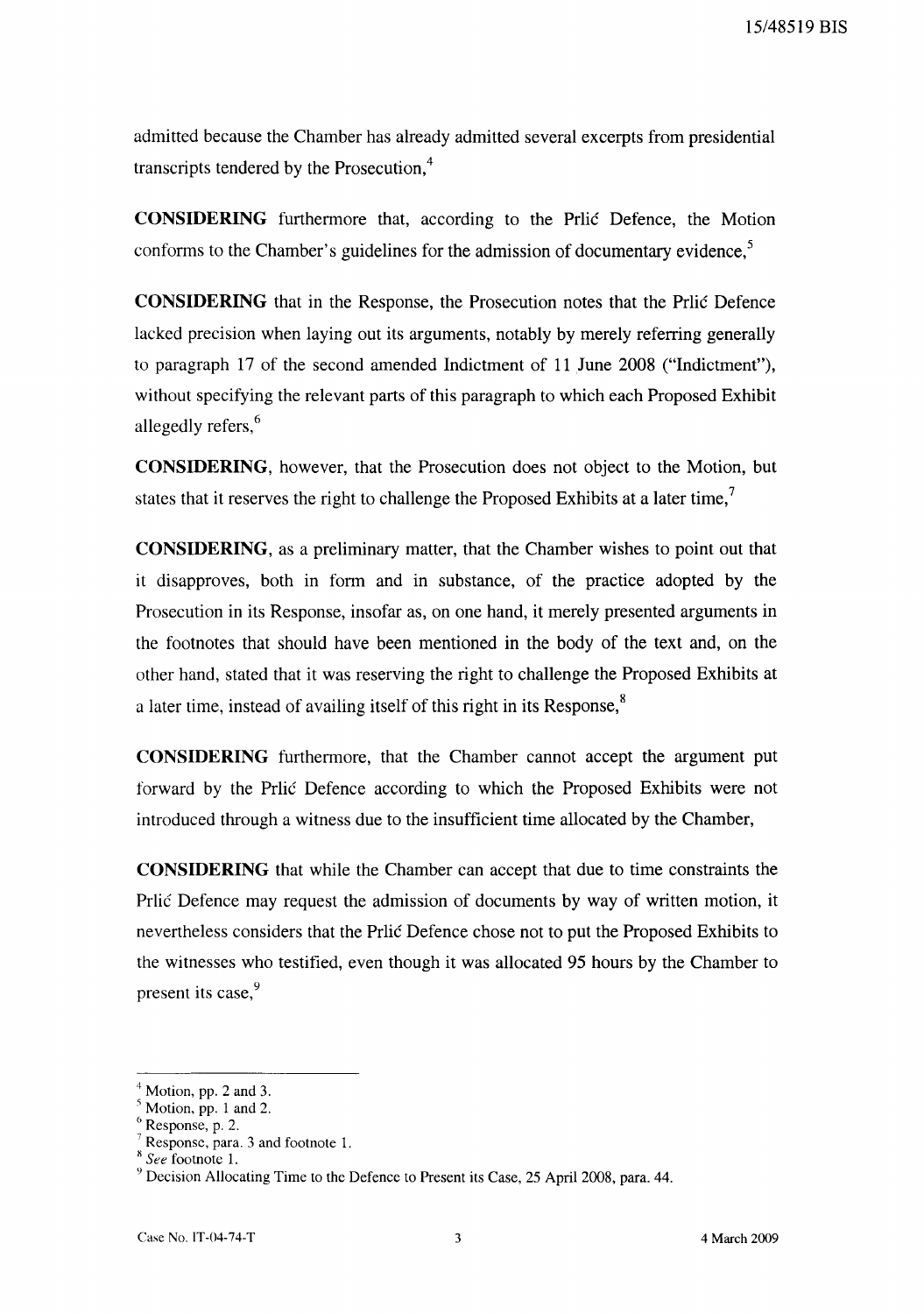**CONSIDERING** that, despite this observation, the Chamber deems it necessary, for the sake of fairness, to examine the Motion; that indeed, it has already admitted several excerpts from presidential transcripts presented by the Prosecution by way of a written motion during the presentation of its case,

**CONSIDERING** that the Chamber will accordingly examine the Motion; that in this respect it recalls Guideline 9 on the admission of documentary evidence by way of written motion set out in the "Decision Adopting Guidelines for the Presentation of Defence Evidence" of 24 April 2008 ("Guideline 9"),

**CONSIDERING** that the Chamber notes that the Prlic Defence requests the admission of Proposed Elements that it considers relevant, and for which it provided an English translation when one was missing,

**CONSIDERING** that the Chamber also notes that pursuant to Guideline 9, the Prlic Defence provided information pertaining to the number, title, and description of the Proposed Exhibits and their source, as well as to the importance of the Proposed Exhibits by referring to the relevant paragraphs in the Indictment,

**CONSIDERING** however that the Chamber finds, as legitimately raised by the Prosecution in the Response, that the Prlic Defence only partly met the requirements of Guideline 9 by limiting itself to simply referring to the relevant paragraphs of the Indictment, without specifying the relevant passages, and by simply referring to the witnesses that already appeared before the Chamber and to the exhibits admitted into evidence dealing with the same paragraphs of the Indictment, without any explanation as to their relation to the Proposed Exhibits,

**CONSIDERING** furthermore that the Chamber finds that in the Motion the Prlic Defence failed to specify, for each of the Proposed Exhibits, the page number of the attached translation of the exhibit appearing in the *ecourt* system on the right-hand side of the screen and its corresponding version of the document original in BCS, thereby making it difficult to read,

**CONSIDERING** that despite the shortcomings of the Motion, the Chamber nevertheless examined the Proposed Exhibits and finds, as the Prlic Defence rightly claimed, that the majority of the Proposed Exhibits are pertinent in that they present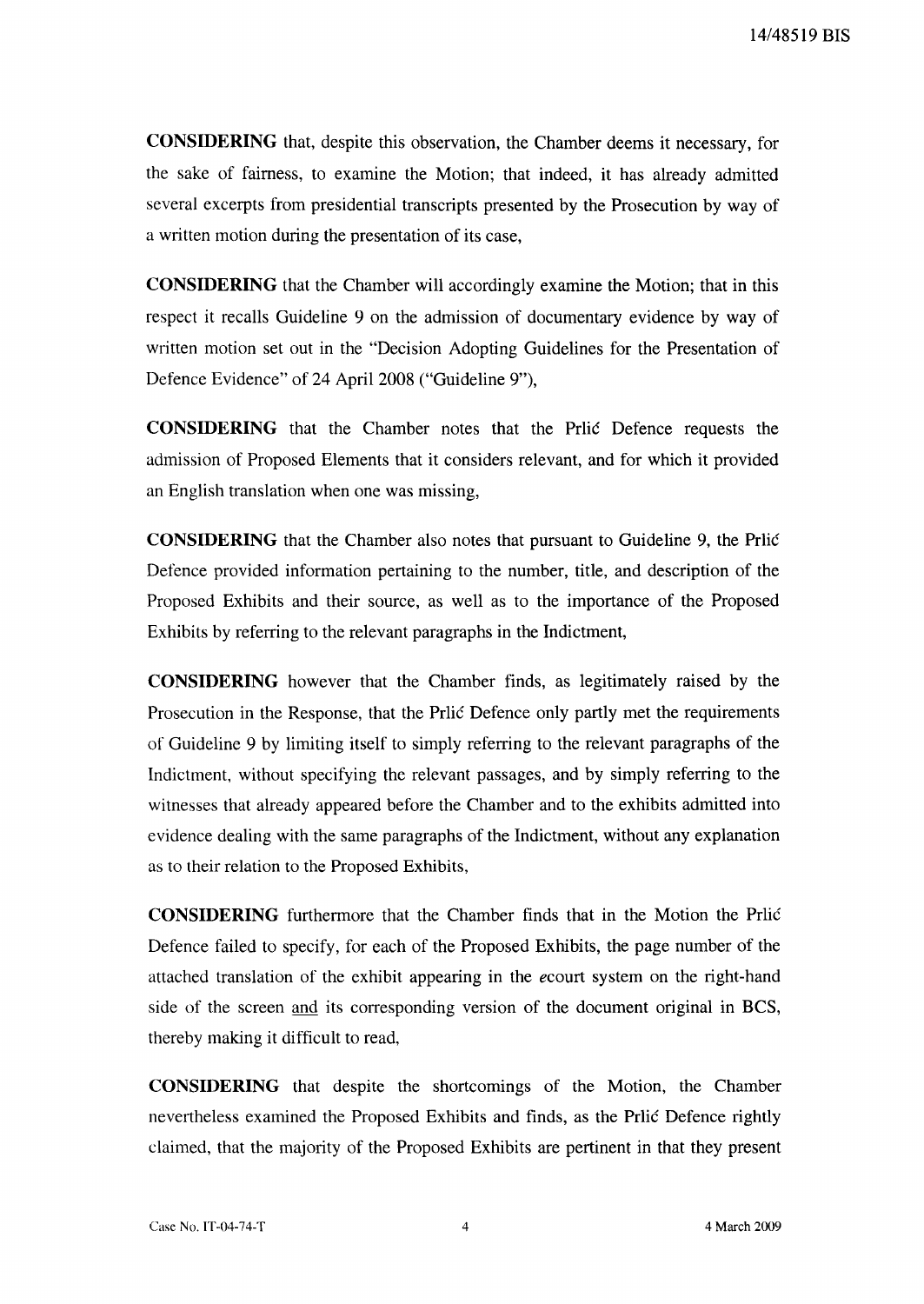contextual elements in relation to the other excerpts of the presidential transcripts presented as evidence by the Prosecution and admitted by the Chamber,

**CONSIDERING** furthermore that the Chamber recalls that it has already admitted excerpts of presidential transcripts, as have other Tribunal Chambers, and has no reason to doubt their authenticity,

**CONSIDERING** therefore that the Chamber holds that the Proposed Exhibits marked "admitted" in the Annex attached to this decision present sufficient indicia of reliability, relevance, and probative value and should be admitted into evidence,

**CONSIDERING** however that the Chamber finds that some of the Proposed Exhibits lack relevance, not necessary because they are redundant, or have technical defects, and are thus marked "not admitted" in the in the Annex attached to this decision,

**CONSIDERING** finally that the Chamber finds that some excerpts of the Proposed Exhibits have already been admitted and that, consequently, the motion of the Prlic Defence in respect of them is moot, as is also indicated in the in the Annex attached to this decision,

**CONSIDERING,** lastly, that the Chamber deems it necessary for the Registry and the parties to consult in order to prepare, if possible, a single document grouping together the translations of each excerpt of the presidential transcripts admitted by the Chamber; thereby facilitating reading of the whole,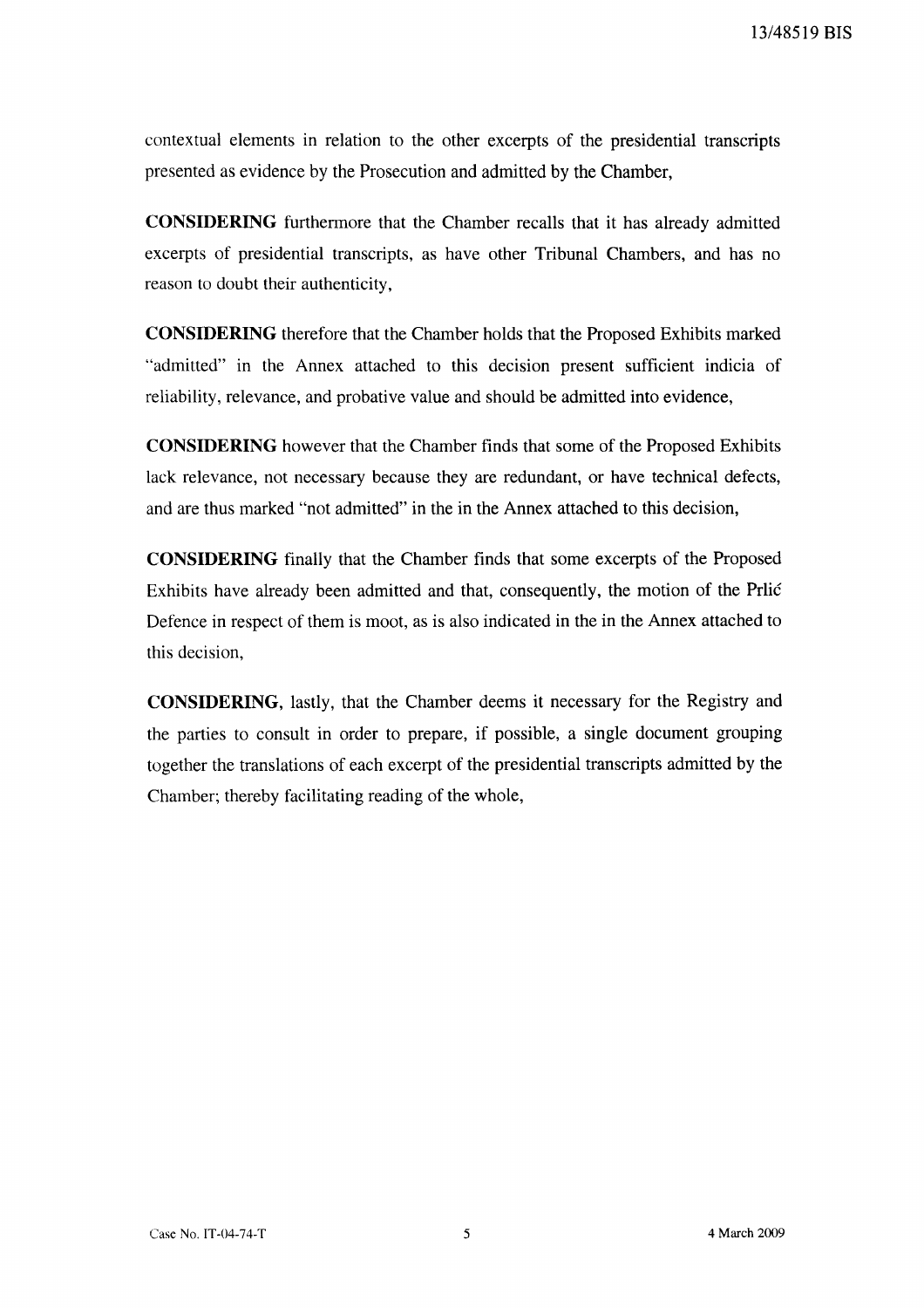# **FOR THE FOREGOING** REASONS,

**PURSUANT TO** Rule 89 (C) of the Rules

**PARTIALLY GRANTS** the Motion,

**DISMISSES AS MOOT** the Motion in respect of the excerpts from the Proposed Exhibits that have already been admitted, as indicated in the Annex attached to this decision,

**ADMITS** the pages of the presidential transcripts that appear as admitted in the Annex attached to this decision,

**REJECTS** in all other respects the pages of the presidential transcripts that appear as not admitted in the Annex attached to this decision, **AND**

**INVITES** the Registry and the parties to come to an agreement, if possible, on a method to facilitate easier reading of the passages from the admitted presidential transcripts as a whole.

Done in English and in French, the French version being authoritative.

*/signed/*

Jean-Claude Antonetti Presiding Judge

Done this fourth day of March 2009 At The Hague The Netherlands

**[Seal of the Tribunal]**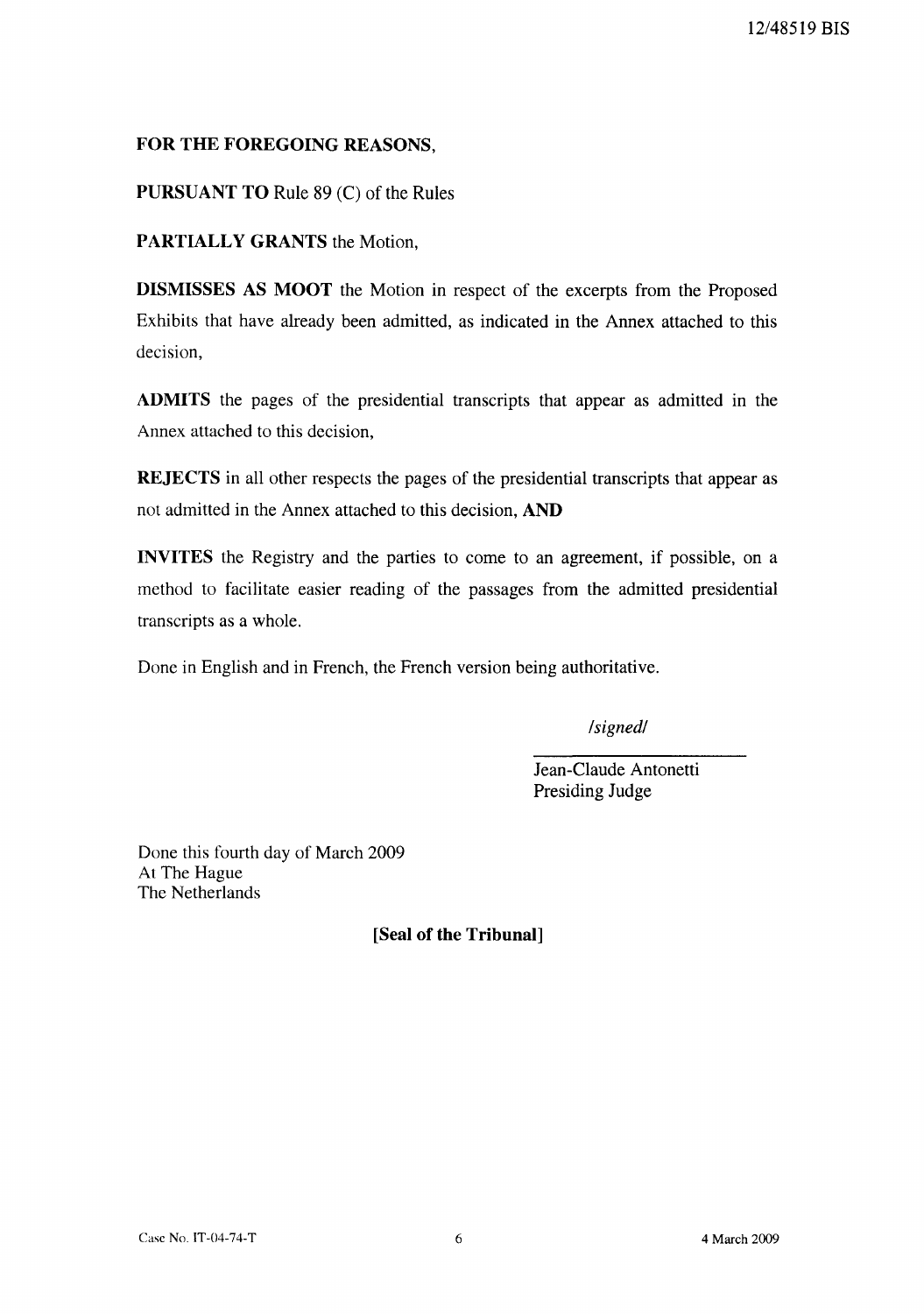| $\mathbf N$    | <b>Exhibit</b><br><b>Number</b> | $E$ -court<br>pages of<br>the original<br>version of<br>the<br>presidential<br>TR in<br>B/C/S<br>requested<br>for<br>admission. | Numbers of<br>the attached<br>exhibit and<br>the $e$ -court<br>pages<br>requested<br>for<br>admission<br>(English<br>translation). | <b>Request</b><br>Moot/ pages<br>already<br>admitted (e-<br>court pages<br>of the<br>English<br>translation<br>tendered by<br>the<br>Prosecution<br>$(e$ -court<br>page<br>numbers<br>equivalent<br>to those of<br>the original<br>version in<br>$B/C/S$ ). | <b>Admitted</b><br>(exhibit<br>number<br>of the<br>attached<br>exhibit<br>and $e$ -<br>court<br>pages of<br>the<br>English<br>version). | <b>Not</b><br>Admitted/<br>(exhibit<br>number of<br>the<br>attached<br>exhibit<br>and $e$ -<br>court<br>pages of<br>the<br>English<br>version). | <b>Reasons</b> for<br>Rejection                                                                                                                                                                  |
|----------------|---------------------------------|---------------------------------------------------------------------------------------------------------------------------------|------------------------------------------------------------------------------------------------------------------------------------|-------------------------------------------------------------------------------------------------------------------------------------------------------------------------------------------------------------------------------------------------------------|-----------------------------------------------------------------------------------------------------------------------------------------|-------------------------------------------------------------------------------------------------------------------------------------------------|--------------------------------------------------------------------------------------------------------------------------------------------------------------------------------------------------|
| $\mathbf{1}$   | P 00068                         | $2, 6-8, 12-$<br>14, 17-20,<br>34-36, 41,<br>48-99.                                                                             | ET_0151-<br>0098 (2, 6-<br>8, 12-14,<br>17-20, 34-<br>36, 41, 48-<br>99).                                                          | pp. 51 to 59<br>already<br>admitted<br>by the<br>decision of<br>23 January<br>2008 and p.<br>51 also<br>admitted by<br>the decision<br>of 28<br>September<br>2006.                                                                                          | Admitted<br>in part<br>(pp. 12-<br>14; 17-<br>$20$ ).                                                                                   | <b>Not</b><br>admitted<br>pp. 2, 6-8,<br>34-36, 41,<br>48-50, 60-<br>99.                                                                        | Exhibits are<br>irrelevant<br>and/or<br>unnecessary.<br>Furthermore,<br>the Prlic<br>Defence did<br>not provide<br>grounds for<br>its request<br>for<br>admission in<br>respect to<br>pp. 48-99. |
| $\overline{2}$ | P 00080                         | $2-3, 30-34,$<br>$46-47, 51$<br>53, 55-57.                                                                                      | ET_0150-<br>9241 (2-3,<br>30-34, 46-<br>47, 51-53,<br>$55-57$ ).                                                                   | p. 46<br>already<br>admitted by<br>the decision<br>of 17<br>January<br>2008.                                                                                                                                                                                | Admitted<br>in part<br>(pp. 30-<br>34; 47,<br>$51-53,$<br>$55-57$ ).                                                                    | Not<br>admitted<br>pp. 2 and<br>3.                                                                                                              | Exhibits are<br>irrelevant<br>and/or<br>unnecessary.                                                                                                                                             |
| $\overline{3}$ | P 00131                         | 44-51, 112-<br>114.                                                                                                             | ET_0186-<br>3842 (44-<br>51, 112-<br>$114$ ).                                                                                      |                                                                                                                                                                                                                                                             | Admitted<br>in part<br>(pp. 112-<br>114).                                                                                               | <b>Not</b><br>admitted<br>pp. 44-51.                                                                                                            | Exhibits are<br>irrelevant<br>and/or<br>unnecessary.                                                                                                                                             |
| $\overline{4}$ | P 00134                         | $4 - 7.$                                                                                                                        | ID33-0572<br>$(1-4).^{10}$                                                                                                         |                                                                                                                                                                                                                                                             | Admitted<br>(pp. $1-4$ ).                                                                                                               |                                                                                                                                                 |                                                                                                                                                                                                  |
| $\overline{4}$ | P 00134                         | 2, 100-102,<br>$106-107$ ,<br>116-118.                                                                                          | ET_0150-<br>8865 (2,<br>$100-102,$<br>106-107,<br>$116-118$ ).                                                                     |                                                                                                                                                                                                                                                             | Admitted<br>(pp. 2,<br>$100-102,$<br>106-107,<br>$116-118$ ).                                                                           |                                                                                                                                                 |                                                                                                                                                                                                  |

# **ANNEX**

 $10$  lD33-0572: pp. 1-4 (correspond to pages 4-7 of the original in BCS (P 00134).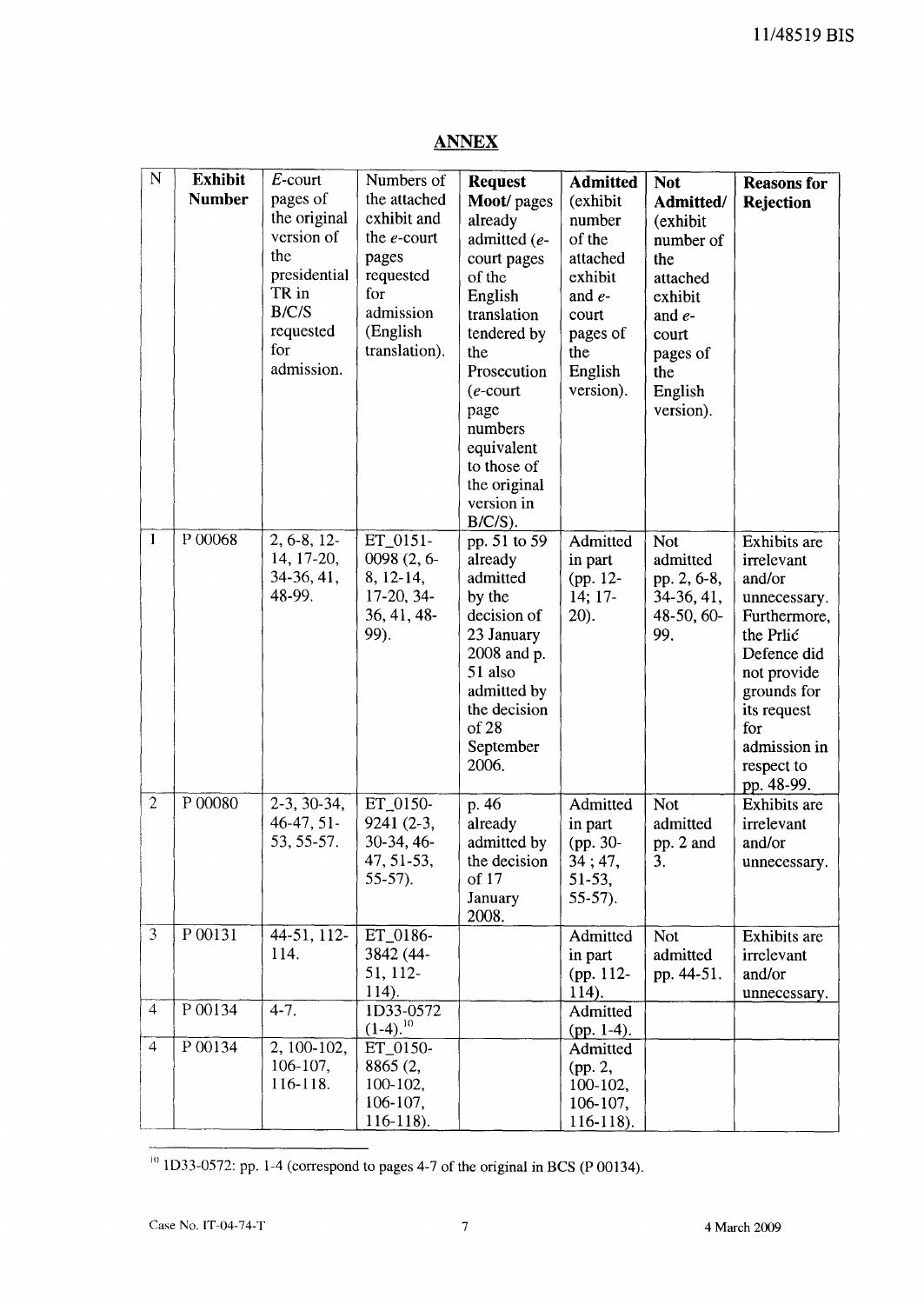| 5              | P 00167  | $2-4, 12-29,$<br>$31 - 32.$                                                                                                               | ET_0186-<br>$3747(2-4,$<br>$12-29, 31-$<br>$32$ ).                                                                                                          |                                                                                                  | Admitted<br>in part<br>(pp. 2-4,<br>$16-32$ ).                                                                                                                                                             | <b>Not</b><br>admitted<br>pp. 12-1.5 | <b>Exhibits</b> are<br>irrelevant.                               |
|----------------|----------|-------------------------------------------------------------------------------------------------------------------------------------------|-------------------------------------------------------------------------------------------------------------------------------------------------------------|--------------------------------------------------------------------------------------------------|------------------------------------------------------------------------------------------------------------------------------------------------------------------------------------------------------------|--------------------------------------|------------------------------------------------------------------|
| 6              | P 00312  | pp. 9-14.                                                                                                                                 | 1D-570001<br>$(1-6)^{11}$                                                                                                                                   |                                                                                                  | Admitted<br>$(pp.1-6)$ .                                                                                                                                                                                   |                                      |                                                                  |
| $\overline{7}$ | P 00336  | $2-12, 15-$<br>34, 39-41,<br>45-49, 52,<br>55-60, 67-<br>69, 74-79,<br>83-84, 89-<br>91,<br>93-98, 152-<br>153, 160-<br>172, 177-<br>184. | ET_0186-<br>3210 (2-12,<br>15-34, 39-<br>41, 45-49,<br>52, 55-60,<br>$67-69, 74-$<br>79, 83-84,<br>89-91,<br>93-98, 152-<br>153, 160-<br>172, 177-<br>184). | pp. 45 and<br>49 already<br>admitted by<br>the decision<br>of 17<br>January<br>2008.             | Admitted<br>in part<br>$(pp. 2-12,$<br>$15-18$ ,<br>26-34,<br>$39-41,$<br>46-48,<br>52, 55-<br>$60, 67 -$<br>69, 74-<br>79,83<br>and 84,<br>89-91,<br>93-98,<br>152 and<br>153, 160-<br>172, 177-<br>184). | Not<br>admitted<br>pp. 19-25.        | Exhibits are<br>irrelevant<br>and/or<br>unnecessary.             |
| 8              | P 00353  | 4-8, 39-43.                                                                                                                               | ET_0186-<br>3072 (4-8,<br>$39-43$ ).                                                                                                                        |                                                                                                  | Admitted<br>(pp. 4-8,<br>$39-43$ ).                                                                                                                                                                        |                                      |                                                                  |
| 9              | P 00414  | 3 and 4.                                                                                                                                  | ID33-0748<br>$(1 \text{ and } 2).^{12}$                                                                                                                     |                                                                                                  | Admitted<br>$(pp.1$ and<br>2)                                                                                                                                                                              |                                      |                                                                  |
| 9              | P 00414  | $2, 5, 14-15,$<br>$17-18, 22-$<br>26, 35-42,<br>$55 - 57$ .                                                                               | ET_0186-<br>3011<br>$(2, 5, 14-15,$<br>$17-18, 22-$<br>26, 35-42,<br>$55-57$ ).                                                                             | pp. 22, 37,<br>41, 42, 55<br>already<br>admitted by<br>the decision<br>of 17<br>January<br>2008. | Admitted<br>(pp. 2, 5,<br>$14-15,$<br>$17-18$ ,<br>23-26, 35<br>and 36,<br>38-40, 56<br>and 57).                                                                                                           |                                      |                                                                  |
| 10             | P 00466  | $8-10, 25-$<br>30, 38, 38-<br>47, 57-59.                                                                                                  | ET_0186-<br>2911 (8-10,<br>25-30, 38,<br>38-47, 57-<br>59).                                                                                                 | p. 57<br>already<br>admitted by<br>the decision<br>of 23<br>January<br>2008.                     | Admitted<br>(pp. 8-10,<br>$25-30,$<br>38, 39-<br>47,58<br>and 59.                                                                                                                                          |                                      |                                                                  |
| 11             | ID 02366 | $2-26, 31-$<br>62, 82-100.                                                                                                                | 1D52-1058<br>$(2-26, 31-$<br>$62, 82-100$ ).                                                                                                                |                                                                                                  |                                                                                                                                                                                                            | <b>Not</b><br>admitted.              | The<br>document<br>exists under<br>exhibit<br>number<br>P 00498. |

 $\frac{11}{11}$  1D57-0001: pp. 1-6 (correspond to pages 9-14 of the original in BCS P 00312).

 $12$  1D33-0748: pp. 1-2 (correspond to pages 3-4 of the original in BCS P 00414).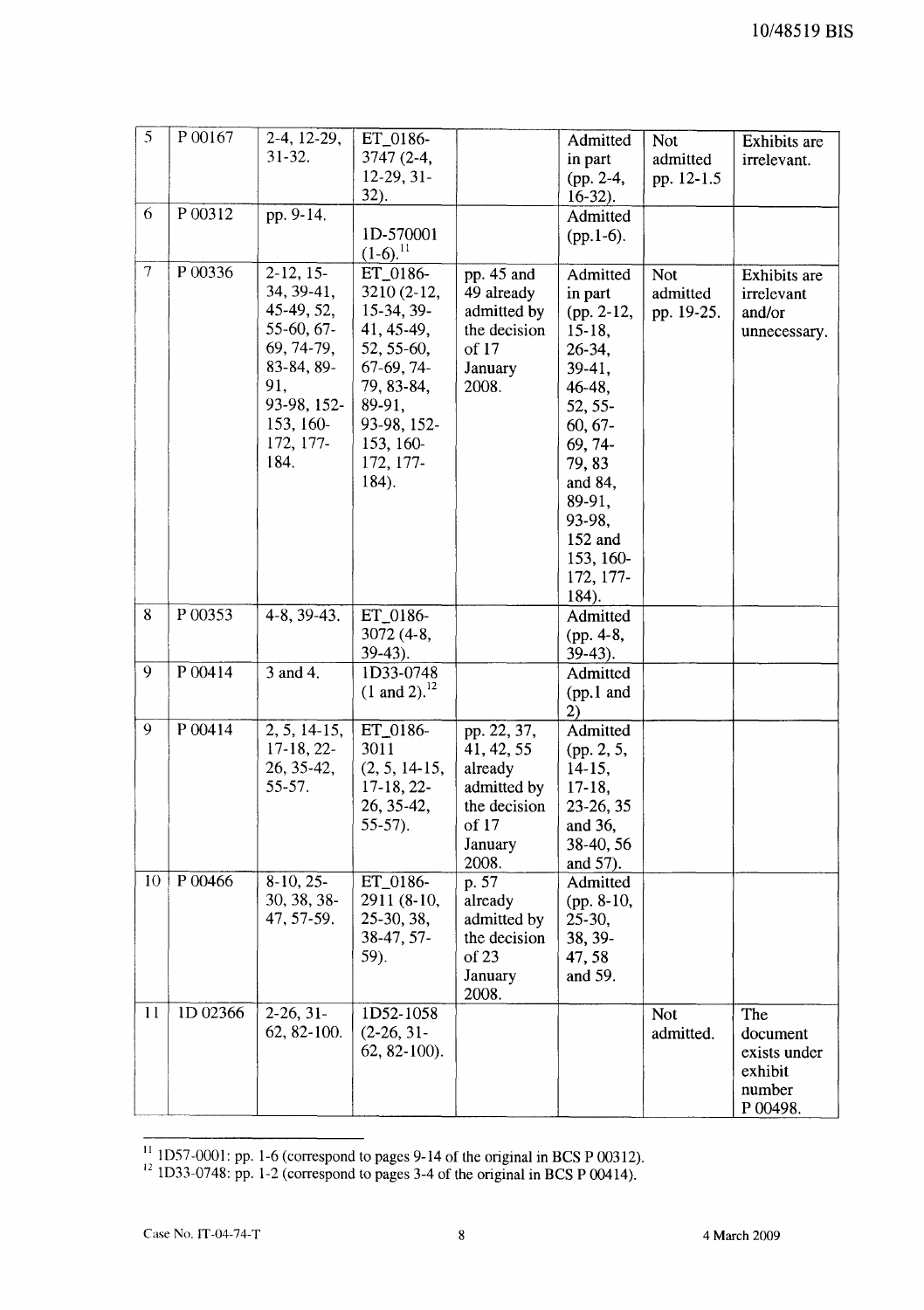|    |           |                     |                   |                       |                      |              | The English                  |
|----|-----------|---------------------|-------------------|-----------------------|----------------------|--------------|------------------------------|
|    |           |                     |                   |                       |                      |              | translation                  |
|    |           |                     |                   |                       |                      |              | of document                  |
|    |           |                     |                   |                       |                      |              | P 00498 is                   |
|    |           |                     |                   |                       |                      |              | not                          |
|    |           |                     |                   |                       |                      |              | contested,                   |
|    |           |                     |                   |                       |                      |              | only this last               |
|    |           |                     |                   |                       |                      |              | document                     |
|    |           |                     |                   |                       |                      |              | can be the                   |
|    |           |                     |                   |                       |                      |              | subject of a                 |
|    |           |                     |                   |                       |                      |              | request for                  |
|    |           |                     |                   |                       |                      |              | admission.                   |
|    |           |                     |                   |                       |                      |              | (see also the<br>decision of |
|    |           |                     |                   |                       |                      |              | 25 August                    |
|    |           |                     |                   |                       |                      |              | $2008$ ).                    |
| 12 | $P$ 00524 | 31.                 | 1D33-0386         |                       |                      | Not          | The English                  |
|    |           |                     | $(1).^{13}$       |                       |                      | admitted     | translation                  |
|    |           |                     |                   |                       |                      | $(p.1)$ .    | does not                     |
|    |           |                     |                   |                       |                      |              | correspond                   |
|    |           |                     |                   |                       |                      |              | to the                       |
|    |           |                     |                   |                       |                      |              | original in                  |
|    |           |                     |                   |                       |                      |              | BCS.                         |
| 12 | P 00524   | $14 - 16$           | ET_0186-          |                       | Admitted.            |              |                              |
|    |           |                     | 2840 (14-         |                       | (pp.14-              |              |                              |
|    |           |                     | 16).              |                       | 16).                 |              |                              |
| 13 | P 00699   | $2-5, 9-15,$        | ET_0186-          | pp. 15, 54 to         | Admitted             | <b>Not</b>   | Exhibits are                 |
|    |           | 20-22, 33-          | $2563(2-5,$       | 57 already            | in part              | admitted     | irrelevant                   |
|    |           | 34, 41-57,          | 9-15, 20-22,      | admitted by           | (pp. 9-14,           | pp. 2-5,     | and/or                       |
|    |           | $63-64, 91-$<br>96. |                   | the decision<br>of 17 | 20-22,               | $41-51, 63.$ | unnecessary.                 |
| 14 | P 00822   | $18-24, 26-$        | 1D33-0388         |                       | Admitted             | <b>Not</b>   | <b>Exhibits</b> are          |
|    |           | 29.                 | $(1-11).^{14}$    |                       | (pp. 7-              | admitted     | irrelevant                   |
|    |           |                     |                   |                       | 11).                 | pp. 1-6.     | and/or                       |
|    |           |                     |                   |                       |                      |              | unnecessary.                 |
| 14 | P 00822   | $12-13.$            | ET_0186-          |                       | Admitted             |              |                              |
|    |           |                     | 2488 (12-         |                       | in part              |              |                              |
|    |           |                     | 13).              |                       | (pp. 12)             |              |                              |
|    |           |                     |                   |                       | and 13).             |              |                              |
| 15 | P 00866   | 12.                 | ET_0186-          |                       | Admitted             |              |                              |
|    |           |                     | $2334(12)$ .      |                       | (p. 12).             |              |                              |
| 16 | P 00890   | 2, 7-30,            | ET_0186-          |                       | Admitted             | <b>Not</b>   | Exhibits are                 |
|    |           | 32-40.              | $2368(2,7-$       |                       | in part              | admitted     | irrelevant                   |
|    |           |                     | 30,<br>$32-40$ ). |                       | (pp. 2,              | pp. 7-21.    | and/or                       |
|    |           |                     |                   |                       | 22-26,<br>$32-40$ ). |              | unnecessary.                 |
| 17 | P01158    | $2-10, 14-$         | 0132-             | pp. 38 and            | Admitted             |              |                              |
|    |           | 21, 23-32,          | 2243_ET (2-       | 52 already            | (pp. 2-10,           |              |                              |
|    |           | 38-43, 52-          | $10, 14-21,$      | admitted by           | $14-21,$             |              |                              |
|    |           | 55.                 | 23-32, 38-        | the decision          | 23-32,               |              |                              |
|    |           |                     | $43, 52-55$ ).    | of 17                 | 39-43,               |              |                              |

<sup>&</sup>lt;sup>15</sup> 1D33-0386: p.1 (corresponds to page 31 of the original in BCS P 00524).

<sup>&</sup>lt;sup>14</sup> 1D33-0388: pp. 1-7 (correspond to pages 18-24 of the original in BCS P 00822); pp. 8-11 (correspond to pages 26-29 of the original in BCS P 00822).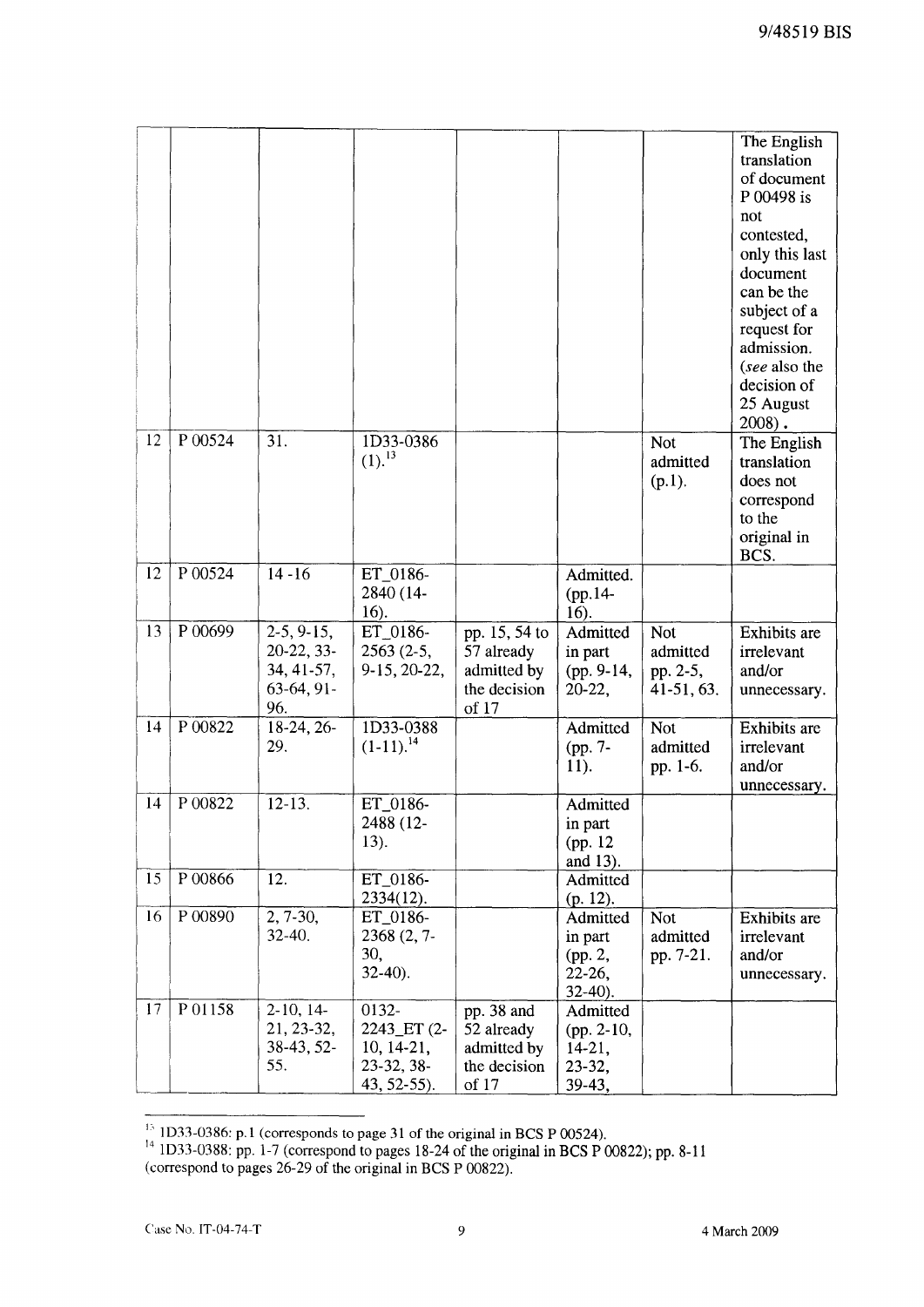|    |         |                                            |                                                                | January<br>2008.                                                             | $53-55$ ).                                |                                                   |                                                                                                                                                                                               |
|----|---------|--------------------------------------------|----------------------------------------------------------------|------------------------------------------------------------------------------|-------------------------------------------|---------------------------------------------------|-----------------------------------------------------------------------------------------------------------------------------------------------------------------------------------------------|
| 18 | P 01240 | $1-38.$                                    |                                                                |                                                                              |                                           | <b>Not</b><br>admitted.                           | The Prlic<br>Defence did<br>not specify<br>which of the<br>two English<br>translations<br>is requested<br>for<br>admission.                                                                   |
| 19 | P01297  | $2-4, 9-12,$<br>21-23, 25,<br>28-30, 34.   | 1D33-0399<br>$(1-14, 16).$ <sup>15</sup>                       |                                                                              | Admitted<br>in part<br>pp. 14<br>and 16.  | <b>Not</b><br>admitted<br>$(pp. 1-13).$           | Exhibits are<br>irrelevant<br>and/or<br>unnecessary.                                                                                                                                          |
| 19 | P01297  | 24, 31, 37-<br>38.                         | ET 0186-<br>7609 (24,<br>31, 37-38).                           |                                                                              | Admitted<br>in part (p.<br>31).           | <b>Not</b><br>admitted<br>(pp. 24,<br>$37-38$ ).  | Exhibits are<br>irrelevant<br>and/or<br>unnecessary.<br>(p. 24).<br>The Defence<br>did not raise<br>any<br>arguments to<br>support its<br>request for<br>admission<br>for pages 37<br>and 38. |
| 20 | P 01325 | $16 - 18.$                                 | ET_0186-<br>7575(16-<br>18).                                   |                                                                              | Admitted<br>(pp. 16-<br>18).              |                                                   |                                                                                                                                                                                               |
| 21 | P01452  | $2-3, 6, 8.$                               | ET_0186-<br>7530 (2-3,<br>6, 8).                               |                                                                              | Admitted<br>$(pp. 2-3,$<br>6 and 8).      |                                                   |                                                                                                                                                                                               |
| 22 | P 01544 | $2-11, 16-$<br>17, 18-20,<br>27-29.        | 1D33-0367<br>$(1-15, 17-$<br>$19)$ , $^{16}$                   |                                                                              | Admitted<br>in part<br>$(pp. 11-$<br>15). | Not<br>admitted<br>(pp. $1-10$ ,<br>$17-19$ .     | Exhibits are<br>irrelevant<br>and/or<br>unnecessary.                                                                                                                                          |
| 22 | P 01544 | $12-13, 14-$<br>$15, 23-26,$<br>$30 - 31.$ | ET_0186-<br>7478 (12-<br>13, 14-15,<br>$23-26, 30-$<br>$31$ ). | p. 23<br>already<br>admitted by<br>the decision<br>of 17<br>January<br>2008. | Admitted<br>in part<br>(pp. 24-<br>26     | Not<br>admitted<br>(pp. 12-<br>15, 30 and<br>31). | Exhibits are<br>irrelevant<br>and/or<br>unnecessary.                                                                                                                                          |

 $15$  1D33-0399: pp. 1-3 (correspond to pages 2-4 of the original in BCS P 01297); pp. 4-7 (correspond to pages 9-12 of the original in BCS P 01297); pp. 8-10 (correspond to pages 21-23 of the original in BCS P 01297); p. 11 (corresponds to page 25 of the original in BCS P 01297); pp. 12-14 (correspond to pages 28-30 of the original in BCS P 01297); p. 16 (corresponds to page 34 of the original in BCS P 01297).

 $^{16}$  1D33-0367: pp. 1-10 (correspond to pages 2-11 of the original in BCS P 01544); pp. 11-12 (correspond to pages 16-17 of the original in BCS P 01544); pp. 13-15 (correspond to pages 18-20 of the original in BCS P 01544); pp. 17-19 (correspond to pages 27-29 of the original in BCS P 01544).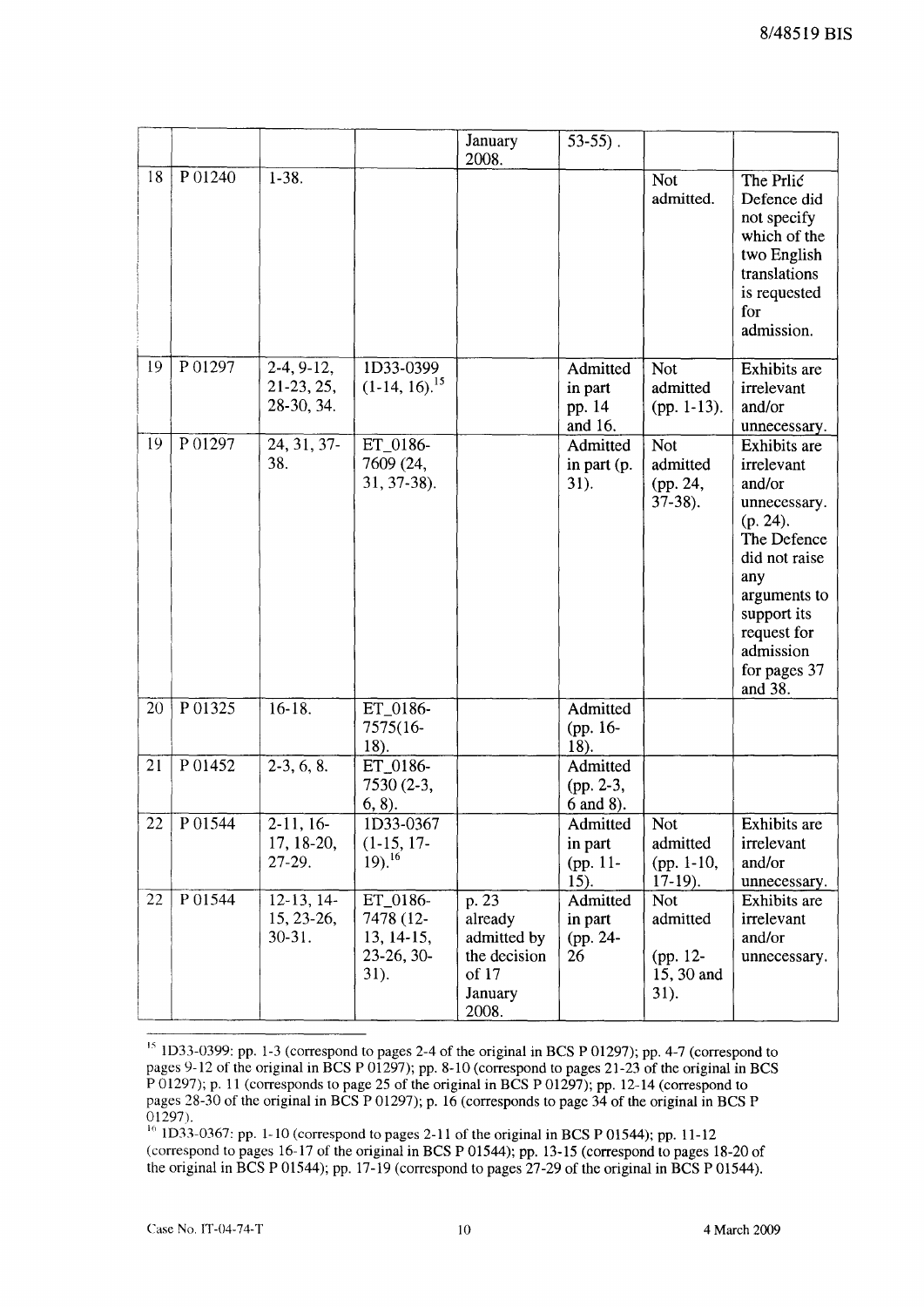| 23 | P 01622 | $2-7, 9-13,$       | ET_0186-                  |              | Admitted             |            |              |
|----|---------|--------------------|---------------------------|--------------|----------------------|------------|--------------|
|    |         | $16-19.$           | $2336(2-7,$               |              | in part              |            |              |
|    |         |                    | $9-13, 16-$               |              | (pp. 2-7,            |            |              |
|    |         |                    | 19.                       |              | $9-13, 16-$          |            |              |
|    |         |                    |                           |              | 19).                 |            |              |
| 24 | P01739  | $2-3, 3-13,$       | ID57-0223                 |              | Admitted             |            |              |
|    |         | 16-19.             | $(1-16).^{17}$            |              | $(1-16).$            |            |              |
| 24 | P01739  | $14-15, 20-$       | ET_0132-                  | pp. 26 and   | Admitted             |            |              |
|    |         | 25, 25-33,         | 2396 (14-                 | 27 already   |                      |            |              |
|    |         | 33-37.             | 15, 20-25,                | admitted by  | in part<br>$(14-15,$ |            |              |
|    |         |                    | 25-33, 33-                | the decision | $20-25,$             |            |              |
|    |         |                    | 37).                      | of 17        | $28-37$ ).           |            |              |
|    |         |                    |                           | January      |                      |            |              |
|    |         |                    |                           |              |                      |            |              |
| 25 | P01883  | 2-4, 17, 19-       | $1D33 - 0415$             | 2008.        | Admitted             |            |              |
|    |         | 24.                | $(1-10).^{18}$            |              | $(pp.1-10).$         |            |              |
| 26 | P 02122 | 9, 12-15,          | ET_0186-                  | p.25         | Admitted             |            |              |
|    |         | 17-25.             | 6937 (9, 12-              | already      | in part              |            |              |
|    |         |                    | $15, 17-25$ ).            | admitted by  | (pp. 9,              |            |              |
|    |         |                    |                           | the decision | $12-15,$             |            |              |
|    |         |                    |                           | of 17        | $17-24$ ).           |            |              |
|    |         |                    |                           | January      |                      |            |              |
|    |         |                    |                           | 2008.        |                      |            |              |
| 27 | P 02302 | $2-5$ , 15 $-26$ , | ET_0186                   | pp. 15 and   | Admitted             | Not        | Exhibits are |
|    |         | $31-32, 41-$       | 6858 (2-5,                | 16 already   | in part              | admitted   | irrelevant   |
|    |         | 45.                | $15-26, 31-$              | admitted by  | (pp. 2-5,            | (pp. 31)   | and/or       |
|    |         |                    | $32, 41-45$ ).            | the decision | $17-26,$             | and 32).   | unnecessary. |
|    |         |                    |                           | of 17        | $41-45$ ).           |            |              |
|    |         |                    |                           | January      |                      |            |              |
|    |         |                    |                           | 2008.        |                      |            |              |
| 28 | P 02466 | $2-6, 16-24.$      | ET_0186                   |              | Admitted             |            |              |
|    |         |                    | 6797 (2-6,                |              | $(2-6, 16-$          |            |              |
|    |         |                    | $16-24$ ).                |              | 24).                 |            |              |
| 29 | P 02613 | $15-16.$           | 1D33-0425                 |              | Admitted             |            |              |
|    |         |                    | $(1 \text{ and } 2)^{19}$ |              | (pp. $1$ and         |            |              |
|    |         |                    |                           |              | 2)                   |            |              |
| 29 | P 02613 | $2-4, 14.$         | ET_0132-                  |              | Admitted             |            |              |
|    |         |                    | 2486 (2-4,                |              | (pp. 2-4,            |            |              |
|    |         |                    | 14).                      |              | 14).                 |            |              |
| 30 | P 02645 | $11-15.$           | ET_0155-                  |              |                      | <b>Not</b> | Exhibits are |
|    |         |                    | 8262 (11-                 |              |                      | admitted   | irrelevant   |
|    |         |                    | 15).                      |              |                      | (pp. 11-   | and/or       |
|    |         |                    |                           |              |                      | 15).       | unnecessary. |
| 31 | P 02719 | $2-16, 19-$        | ET 0132-                  | pp. 21 to 23 | Admitted             |            |              |
|    |         | 34, 38-46,         | 2533 (2-16,               | already      | in part $(2-$        |            |              |
|    |         | 50-52, 55-         | 19-34, 38-                | admitted by  | 16, 19               |            |              |
|    |         | 67, 70-75.         | 46, 50-52,                | the decision | and 20,              |            |              |
|    |         |                    | 55-67, 70-                | of 17        | 24-34,               |            |              |

 $\frac{1}{2}$  1D57-0223: pp.1-12 (correspond to pages 2-13 of the original in BCS P 01739); pp. 13-16 (correspond to pages 16-19 of the original in BCS P 01739).

 $\frac{18}{1033}$ -0415: pp. 1-3 (correspond to pages 2-4 of the original in BCS P 01883); p. 4 (corresponds to page 17 of the original in BCS P 01883); pp. 5-10 (correspond to pages 19-24 of the original in BCS P 01883).

<sup>&</sup>lt;sup>19</sup> 1D33-0425: pp. 1 and 2 (correspond to pages 15 and 16 of the original in BCS P 02613).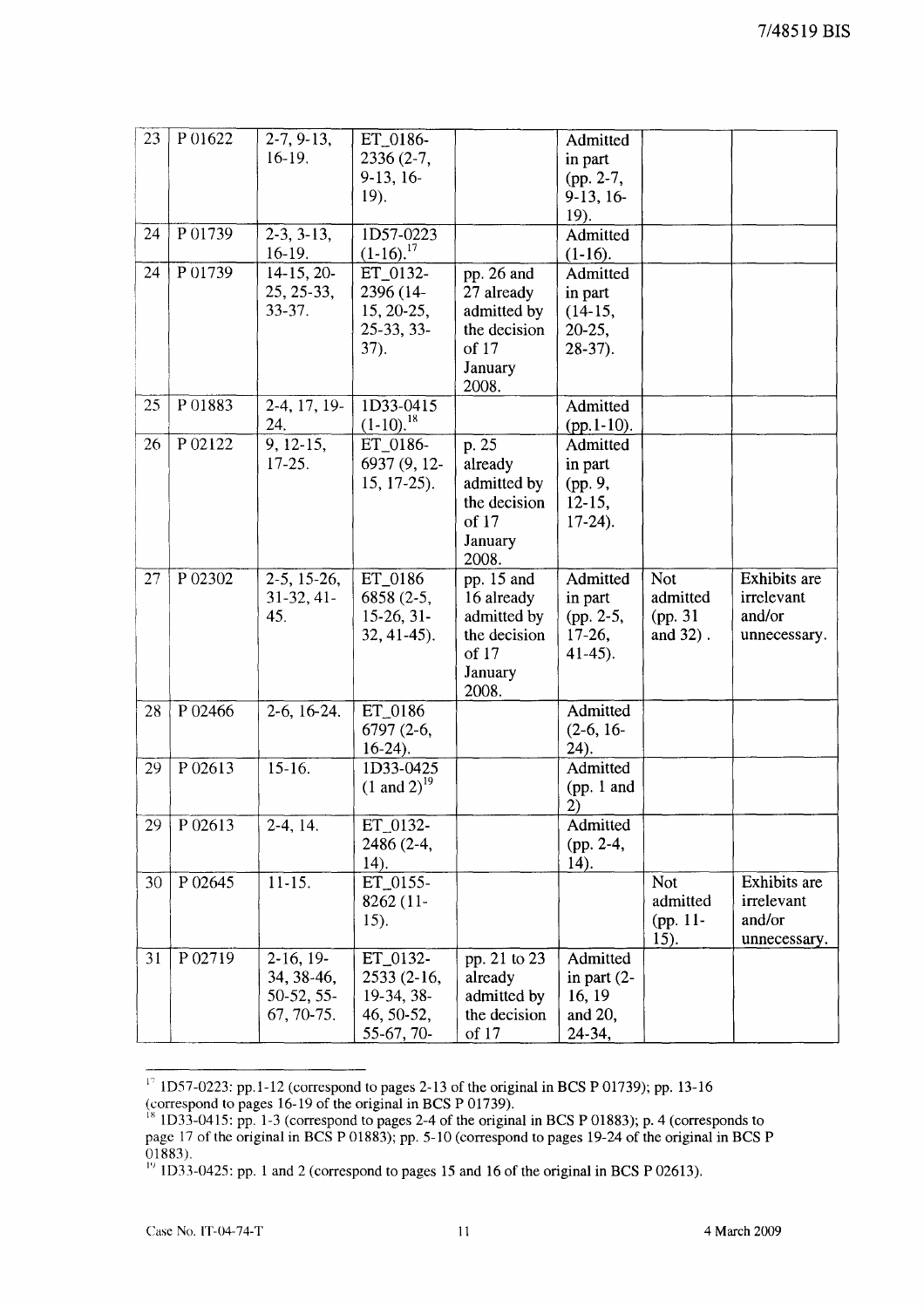|    |         |                                          | $\overline{75}$ ).                                         | January<br>2008.                                                                                  | 38-46,<br>50-52,<br>55-67,<br>$70-75$ ).                                             |                                            |                                                      |
|----|---------|------------------------------------------|------------------------------------------------------------|---------------------------------------------------------------------------------------------------|--------------------------------------------------------------------------------------|--------------------------------------------|------------------------------------------------------|
| 32 | P 03112 | $5-16, 26-$<br>32, 34, 42-<br>45, 54-58. | ET_0186<br>6459 (5-16,<br>26-32, 34,<br>42-45, 54-<br>58). | pp. 8, 11,<br>12, and 54<br>already<br>admitted by<br>the decision<br>of 28<br>September<br>2006. | Admitted<br>in part<br>(pp. 5-7,<br>and 10,<br>$13-16,$<br>26-32,<br>34, 55-<br>58). | <b>Not</b><br>admitted<br>(pp. 42-<br>45). | Exhibits are<br>irrelevant<br>and/or<br>unnecessary. |
| 33 | P 03195 | 2, 19-22,<br>39-41, 55-<br>57.           | ET_0186<br>6376 (2, 19-<br>22, 39-41,<br>$55-57$ ).        | pp. 21, 22<br>and 39<br>already<br>admitted by<br>the decision<br>of 17<br>January<br>2008.       | Admitted<br>in part<br>(pp. 2, 19<br>and 20,<br>40 and<br>41, 55-<br>57).            |                                            |                                                      |
| 34 | P 03240 | $2, 8-10, 17-$<br>18.                    | ET_0186<br>$6303(2, 8-$<br>$10, 17-18$ .                   |                                                                                                   | Admitted<br>(pp. 2, 8-<br>$10, 17$ -<br>18).                                         |                                            |                                                      |
| 35 | P 03279 | $2-12, 14-$<br>16, 20, 23-<br>28.        | 1D33-0427<br>$(1-21).^{20}$                                |                                                                                                   | Admitted<br>(pp. 1-<br>21).                                                          |                                            |                                                      |
| 35 | P03279  | 17-19.                                   | ET_0132-<br>2608 (17-<br>19).                              |                                                                                                   | Admitted<br>(pp. 17-<br>19).                                                         |                                            |                                                      |
| 36 | P 03324 | 2, 10-20,<br>$37-41.$                    | ET_0186-<br>6241<br>$(2, 10-20,$<br>$37-41$ ).             | p. 20<br>already<br>admitted by<br>the written<br>decision of<br>17/1/2008.                       | Admitted<br>in part<br>(pp. 2,<br>$10-19,$<br>$37-41$ ).                             |                                            |                                                      |
| 37 | P 03373 | 2, 12-17.                                | ET_0132-<br>2636 (2, 12-<br>17).                           | p. 14<br>already<br>admitted by<br>the decision<br>of 17<br>January<br>2008.                      | Admitted<br>in part<br>(pp. 2, 12)<br>and 13,<br>$15-17$ .                           |                                            |                                                      |
| 38 | P 03467 | $12-16.$                                 | ET_0155-<br>8218<br>$(12-16).$                             | p. 16<br>already<br>admitted by<br>the decision<br>of 17<br>January<br>2008.                      | Admitted<br>in part<br>(pp. 12-<br>15).                                              |                                            |                                                      |
| 39 | P 03517 | 8.                                       | ET_0186-                                                   |                                                                                                   | Admitted                                                                             |                                            |                                                      |

<sup>&</sup>lt;sup>20</sup> 1D33-0427: pp. 1-11 (correspond to pages 2-12 of the original in BCS P 03279); pp. 12-14 (correspond to pages 14-16 of the original in BCS P 03279); p. 15 (corresponds to page 20 of the original in BCS P 03279); pp. 16-21 (correspond to pages 23-28 of the original in BCS P 03279).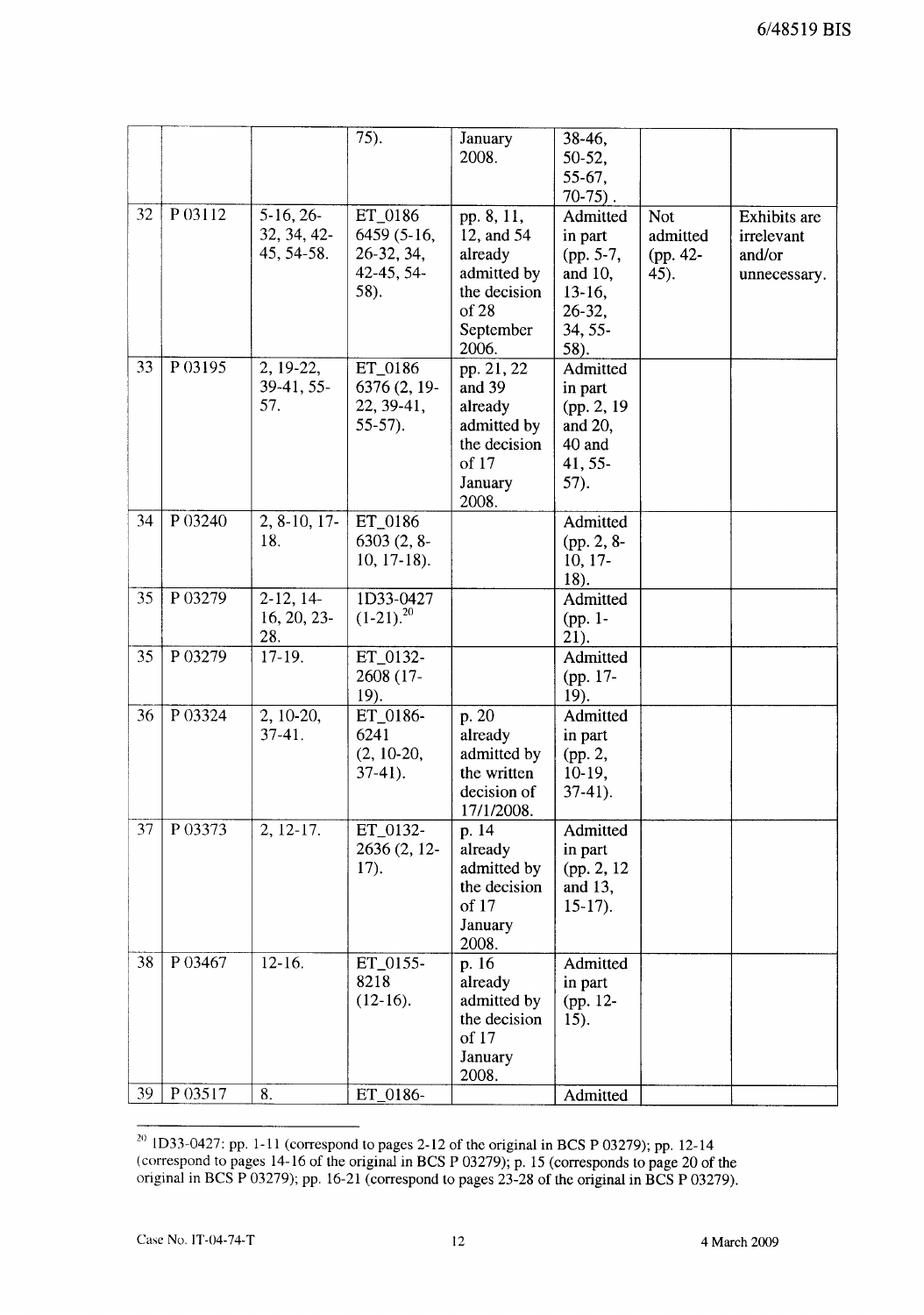|    |         |                                                                  | 6201<br>(8).                                                                           |                                                                                  | $(p.8)$ .                                                                                      |                                         |                                                      |
|----|---------|------------------------------------------------------------------|----------------------------------------------------------------------------------------|----------------------------------------------------------------------------------|------------------------------------------------------------------------------------------------|-----------------------------------------|------------------------------------------------------|
| 40 | P 03704 | $2-17, 26-$<br>28, 32-38.                                        | ET_0186-<br>6531<br>$(2-17, 26-$<br>28, 32-38).                                        | pp. 35-37<br>already<br>admitted by<br>the decision<br>of 23<br>January<br>2008. | Admitted<br>in part<br>(pp. 2 and<br>$3, 26-28,$<br>32-34,<br>38.                              | <b>Not</b><br>admitted<br>$(pp. 4-17).$ | Exhibits are<br>irrelevant<br>and/or<br>unnecessary. |
| 41 | P 03969 | $6-9.$                                                           | ET_0186-<br>$6110(6-9)$ .                                                              |                                                                                  | Admitted<br>$(pp. 6-9).$                                                                       |                                         |                                                      |
| 42 | P 04740 | $23-28$ ,<br>$32 - 35.$                                          | 1D33-0515<br>$(1-10)^{21}$                                                             |                                                                                  | Admitted<br>$(pp. 1-10)$                                                                       |                                         |                                                      |
| 42 | P 04740 | 16-20, 22.                                                       | ET_0186-<br>6000 (16-<br>$20, 22$ ).                                                   |                                                                                  | Admitted<br>(pp. 16-<br>20, 22).                                                               |                                         |                                                      |
| 43 | P 05080 | $5-10, 22-$<br>23.                                               | ET_0132-<br>2653<br>$(5-10, 22-$<br>23).                                               |                                                                                  | Admitted<br>(pp. 5-10,<br>$22 - 23$ .                                                          |                                         |                                                      |
| 44 | P 05997 | $5-7, 12-14,$<br>17, 19-23.                                      | 1D33-0576<br>$(1-3, 5-$<br>$\frac{13}{2}$ . <sup>22</sup>                              |                                                                                  | Admitted<br>(pp. 1-3,<br>$5-13$ .                                                              |                                         |                                                      |
| 44 | P 05997 | $10-11, 15-$<br>16, 18.                                          | ET_0132-<br>2768<br>$(10-11, 15-$<br>$16, 18$ ).                                       |                                                                                  | Admitted<br>(pp. 10-<br>$11, 15-$<br>$16, 18$ ).                                               |                                         |                                                      |
| 45 | P 06123 | $\overline{4-5}$ , 7-13,<br>34-35, 49-<br>52, 74-75.             | ET_0186-<br>5396<br>Pages 4-5,<br>7-13, 34-35,<br>49-52, 74-<br>75.                    |                                                                                  | Admitted<br>(pp. $4-5$ ,<br>$7-13, 34-$<br>35, 49-<br>52, 74-<br>75).                          |                                         |                                                      |
| 46 | P 06454 | 67, 73-74,<br>79, 86-88,<br>96-98, 101-<br>104, 107,<br>112-113. | ET_0132-<br>2891<br>P 67, 73-74,<br>79, 86-88,<br>96-98, 101-<br>104, 107,<br>112-113. |                                                                                  | Admitted<br>(pp. 67,<br>73-74,<br>79, 86-<br>88, 96-<br>98, 101-<br>104, 107,<br>$112 - 113$ . |                                         |                                                      |
| 47 | P 06485 | $21-22.$                                                         | ET_0132-<br>3004<br>$(21-22).$                                                         |                                                                                  | Admitted<br>(pp. 21-<br>$22$ ).                                                                |                                         |                                                      |
| 48 | P 06581 | 32-54, 58-<br>59.                                                | 1D57-0070<br>$(1-23, 27-$<br>$(28)^{23}$                                               |                                                                                  | Admitted<br>$(1-23, 27-$<br>28).                                                               |                                         |                                                      |

 $^{21}$  1D33-0515: pp. 1-6 (correspond to pp. 23-28 of the original in BCS P 04740); pp. 7-10 (correspond to pp. 32-35 of the original in BCS P 04740).

<sup>&</sup>lt;sup>22</sup> 1D33-0576: pp.1-3 (correspond to pp. 5-7 of the original in BCS P 05997); pp. 5-7 (correspond to pp. 12-14 of the original in BCS P 05997); p. 8 (corresponds to p. 17 of the original in BCS P 05997); pp. 9-13 (correspond to pp. 19-23 of the original in BCS P 05997).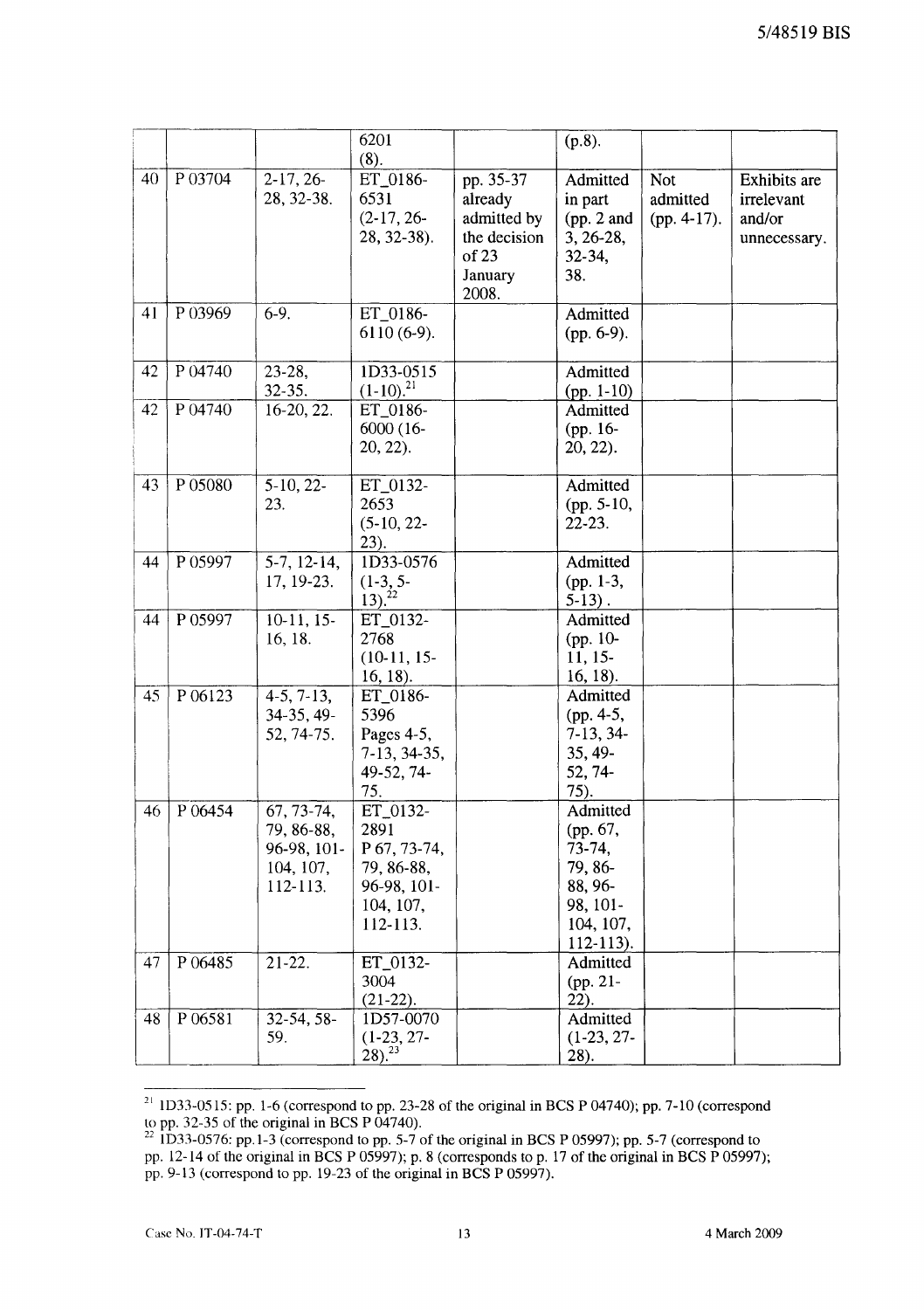| P 06581<br>48<br>$2, 6-7, 10,$<br>ET_0132-<br>Page 7<br>Admitted                       |                                   |
|----------------------------------------------------------------------------------------|-----------------------------------|
| 14, 17-19,<br>$3041(2, 6-$<br>already<br>in part                                       |                                   |
| $22 - 24,$<br>7, 10, 14,<br>admitted by<br>(pp. 2, 6,                                  |                                   |
| $30 - 31$ .<br>$17-19, 22-$<br>the decision<br>10, 14,                                 |                                   |
| 24, 30-31).<br>of 21<br>17-19,                                                         |                                   |
| January<br>22-24, 30                                                                   |                                   |
| 2009.<br>and 31).                                                                      |                                   |
| P 06930<br>49<br>$2-4, 8, 11,$<br>ET_0132-<br>Admitted                                 |                                   |
| 18, 20, 27.<br>$3127(2-4,$<br>$(pp. 2-4,$                                              |                                   |
| 8, 11, 18,<br>8, 11, 18,                                                               |                                   |
| 20, 27).<br>$20, 27$ ).                                                                |                                   |
| 50<br>P 07031<br>$2-4, 13-17.$<br>1D33-0525<br>Admitted                                |                                   |
| $(1-3, 10-$<br>(pp. $1-3$ ,                                                            |                                   |
| $14)$ . <sup>24</sup><br>$10-14$                                                       |                                   |
| P 07031<br>$26-29, 31.$<br>50<br>ET_0186-<br>Admitted                                  |                                   |
| 5024 (26-<br>(pp. 26-                                                                  |                                   |
| 29, 31)<br>29, 31).                                                                    |                                   |
| 51<br>P 07198<br>$2-6$ , $12-14$ ,<br>0132-<br>Admitted                                |                                   |
| 19.<br>3208_ET (2-<br>(pp. 2-6,                                                        |                                   |
| 6, 12-14,<br>$12 - 14,$                                                                |                                   |
| 19).<br>19).                                                                           |                                   |
| P 07254<br>$2-11, 14,$<br>ET_0132-<br>52<br>Admitted                                   | <b>Exhibits</b> are<br><b>Not</b> |
| 18, 22-23.<br>$3333(2-11,$<br>in part $(7-$                                            | admitted<br>irrelevant            |
| 14, 18, 22-<br>11, 14,                                                                 | and/or<br>$(pp. 2-6).$            |
| 23).<br>$18, 22-$                                                                      | unnecessary.                      |
| 23).                                                                                   |                                   |
| $7-12, 26-$<br>P 07260<br>0132-<br>Admitted<br>53                                      |                                   |
| 3284_ET (7-<br>27, 32-40.<br>(pp. 7-12,                                                |                                   |
| 12, 26-27,<br>$26-27$ ,                                                                |                                   |
| $32-40$ ).<br>$32-40$ ).                                                               |                                   |
| 54<br>P 07464<br>$4-6, 9-12,$<br>1D33-0630<br>Admitted<br>$(1-30).^{25}$<br>34-45, 49- |                                   |
| (pp. 1-<br>53, 55, 67-<br>$30$ ). $-$                                                  |                                   |
| 70.                                                                                    |                                   |
| P 07464<br>$7-8$ , 13-14,<br>ET_0186-<br>Admitted<br>54<br>Pages 7 and                 |                                   |
| 17, 21-22.<br>7959 (7-8,<br>8 already<br>in part                                       |                                   |
| 13-14, 17,<br>admitted by<br>(pp. 13-                                                  |                                   |
| the decision<br>14, 17, 21<br>$21-22$ ).                                               |                                   |
| of 17<br>and 22).                                                                      |                                   |
| January                                                                                |                                   |
| 2008.                                                                                  |                                   |
| P 07480<br>55<br>$2-14, 17-$<br>Admitted<br>ET_0132-                                   |                                   |
| 18.<br>3362 (2-14,<br>$(pp. 2-14,$                                                     |                                   |
| $17-18$ .<br>$17-18$ ).                                                                |                                   |
| 56<br>P 07485<br>$2-4, 9-18,$<br>ET_0186-<br>Admitted                                  |                                   |
| 67-69.<br>8037 (2-4,<br>(pp. 2-4,                                                      |                                   |

 $23$  1D57-0070: pp. 1-23 (correspond to pp. 32-54 of the original in BCS P 06581); pp. 27-28 (correspond to pp. 58-59 of the original in BCS P 06581).

 $^{24}$  1D33-0525: pp. 1-3 (correspond to pp. 2-4 of the original in BCS P 07031); pp. 10-14 (correspond to pp. 13-17 of the original in BCS P 07031).

<sup>1</sup>D33-0630: pp. 1-3 (correspond to pp. 4-6 of the original in BCS P 07464); pp. 4-8 (correspond to pp. 9-12 of the original in BCS P 07464); pp. 9-20 (correspond to pp. 34-45 of the original in BCS P  $07464$ ); pp. 21-25 (correspond to pp. 49-53 of the original in BCS P 07464); p. 26 (corresponds to p. 55 of the original in BCS P 07464); pp. 27-30 (correspond to pp. 67-70 of the original in BCS P 07464).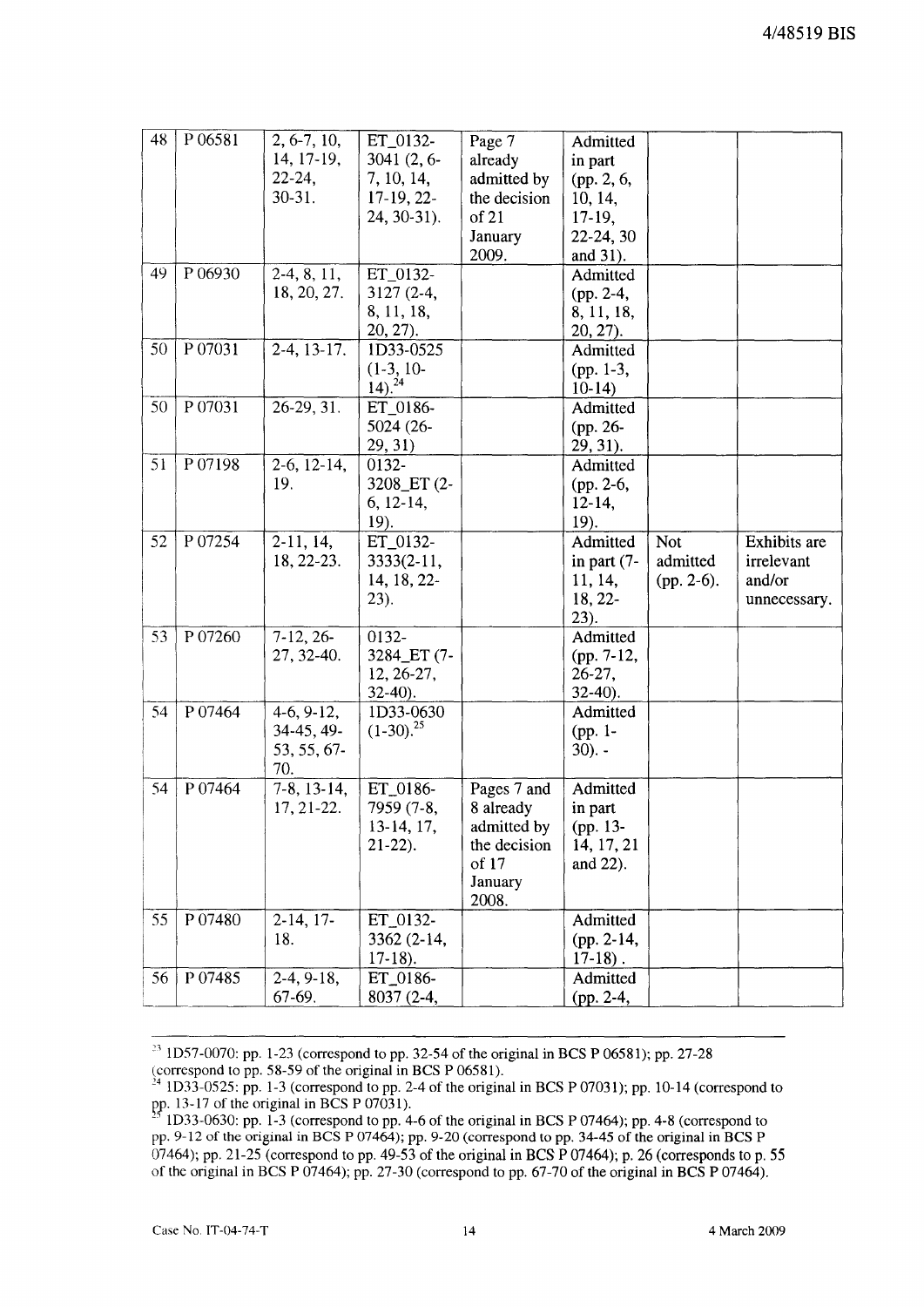|    |                                                                                        |                                                                                                                                       | 9-18, 67-<br>69).                                                                                                                                    |                                                                                | $9-18, 67-$<br>$69$ ).                                                                                                                                              |                                                      |                                                      |
|----|----------------------------------------------------------------------------------------|---------------------------------------------------------------------------------------------------------------------------------------|------------------------------------------------------------------------------------------------------------------------------------------------------|--------------------------------------------------------------------------------|---------------------------------------------------------------------------------------------------------------------------------------------------------------------|------------------------------------------------------|------------------------------------------------------|
| 57 | P 07570                                                                                | $2, 4-7, 16,$<br>$30-31, 36-$<br>37, 45, 51<br>54, 57.                                                                                | 1D33-0609<br>$(1-16).^{26}$                                                                                                                          |                                                                                | Admitted<br>(pp. 1-<br>$16$ ).                                                                                                                                      |                                                      |                                                      |
| 57 | P 07570                                                                                | $22-25, 28-$<br>29, 33, 35,<br>43-44, 58-<br>60.                                                                                      | ET_0186-<br>8196 (22-<br>25, 28-29,<br>33, 35, 43-<br>44, 58-60).                                                                                    |                                                                                | Admitted<br>(pp. 22-<br>25, 28-<br>29, 33,<br>35, 43-<br>44, 58-<br>60).                                                                                            |                                                      |                                                      |
| 58 | P 07682                                                                                | $6-8$ , $10-11$ .                                                                                                                     | 1D33-0625<br>$(1-5).^{27}$                                                                                                                           |                                                                                |                                                                                                                                                                     | <b>Not</b><br>admitted<br>$(pp. 1-5)$ .              | Exhibits are<br>irrelevant<br>and/or<br>unnecessary. |
| 58 | P07682                                                                                 | 12.                                                                                                                                   | ET_0186-<br>7832 (12).                                                                                                                               | Page 12<br>already<br>admitted by<br>the decision<br>of 17<br>January<br>2008. |                                                                                                                                                                     |                                                      |                                                      |
| 59 | P 07695                                                                                | $2-6, 8-11.$                                                                                                                          | 1D33-<br>$0563(1-5,$<br>$(6-9)^{28}$                                                                                                                 |                                                                                | Admitted<br>(pp. 1-5,<br>$6-9$ ).                                                                                                                                   |                                                      |                                                      |
| 60 | P 07719                                                                                | $8-29.$                                                                                                                               | ET_0155-<br>6892 (8-29).                                                                                                                             |                                                                                | Admitted<br>(pp. 8-<br>29).                                                                                                                                         |                                                      |                                                      |
| 61 | 1D 02911<br>(document<br>also<br>registered<br>under<br>exhibit<br>number P<br>07856). | $6, 9, 16-17,$<br>21-27, 29-<br>$32, 34-40,$<br>44-45, 49-<br>50, 52, 55-<br>56, 64-65,<br>70-71, 74-<br>75, 77-79,<br>89,<br>91-103. | 1D54-1176<br>$(6, 9, 16-17,$<br>21-27, 29-<br>32, 34-40,<br>44-45, 49-<br>50, 52, 55-<br>56, 64-65,<br>70-71, 74-<br>75, 77-79,<br>89,<br>$91-103$ . |                                                                                | Admitted<br>in part<br>(pp. 6, 9,<br>$16-17,$<br>$21-27,$<br>40, 44-<br>45, 49-<br>50, 52,<br>55-56,<br>64-65,<br>70-71,<br>74-75,<br>77-79,<br>89, 91-<br>$103$ ). | <b>Not</b><br>admitted<br>(pp. 29-<br>32; 34<br>39). | Exhibits are<br>irrelevant<br>and/or<br>unnecessary. |

<sup>&</sup>lt;sup>26</sup> 1D33-0609: p. 1 (corresponds to p. 2 of the original in BCS P 07570); pp. 2-5 (correspond to pp. 4-7 of the original in BCS P 07570); p. 6 (corresponds to p. 16 of the original in BCS P 07570); pp. 7-8 (correspond to pp. 30-31 of the original in BCS P 07570); pp. 9-10 (correspond to pp. 36-37 of the original in BCS P 07570); p. 11 (corresponds to p. 45 of the original in BCS P 07570); pp. 12-15 (correspond to pp. 51-54 of the original in BCS P 07570); p. 16 (corresponds to p. 57 of the original in BCS P 07570).

<sup>1</sup>D33-0625: pp. 1-3 (correspond to 6-8 of the original in BCS P 07682); pp.4-5 (correspond to pp. 10-11 of the original in BCS  $\overline{P}$  07682).

 $28 \text{ 1D33-0563: pp. 1-5 (correspond to pp. 2-6 of the original in BCS P 07695); pp. 6-9 (correspond to  $28 \text{ 1D33-0563: pp. 1-5$ ) (correspond to  $28 \text{ 1D33-0563: pp. 1-5}$ )$ pp. 8-11 of the original in BCS P 07695).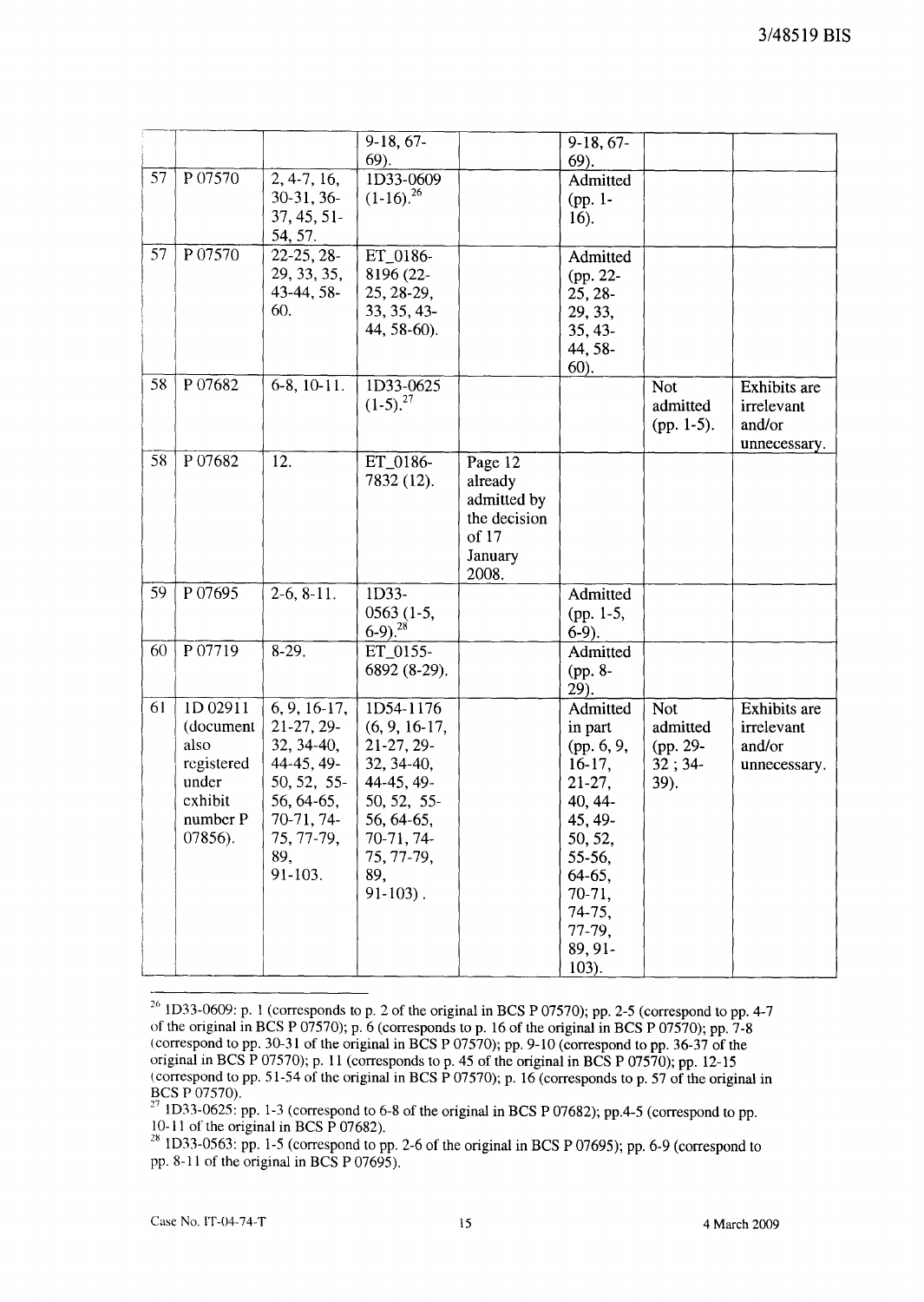| 62 | P 07910 | $2-14, 16-$<br>28, 31-33,<br>36, 38-43.           | 1D33-0660<br>$(1-13, 14-$<br>$26, 27$ -<br>29,30, 31-<br>$36)^{29}$ |                                                                                                                                                                                                  | Admitted<br>(pp. 1-13,<br>$14-26$ ,<br>27-29,30,<br>$31-36$ ).                    |  |
|----|---------|---------------------------------------------------|---------------------------------------------------------------------|--------------------------------------------------------------------------------------------------------------------------------------------------------------------------------------------------|-----------------------------------------------------------------------------------|--|
| 63 | P 08012 | $6-22, 25-$<br>28, 33-39,<br>48-52, 56-<br>63.    | ET_0186-<br>8589 (6-22,<br>25-28, 33-<br>39, 48-52,<br>$56-63$ ).   | pp. 49-51<br>already<br>admitted by<br>the decision<br>of 17 July<br>2008. pp. 56<br>and 57<br>already<br>admitted by<br>the<br>decisions of<br>28/09/2006<br>and<br>17/07/2008<br>respectively. | Admitted<br>in part<br>(pp. 6-22,<br>$25-28$ ,<br>33-39,<br>48, 52,<br>$58-63$ ). |  |
| 64 | P 08066 | $2-9, 13, 15,$<br>$17-19.$                        | ID33-0696<br>$(1-13)^{30}$                                          |                                                                                                                                                                                                  | Admitted<br>(pp. 1-<br>13).                                                       |  |
| 64 | P 08066 | $10-12, 16,$<br>$22 - 23$ .                       | ET 0132-<br>3610 (10-<br>12, 16, 22-<br>23).                        |                                                                                                                                                                                                  | Admitted<br>(pp. 10-<br>12, 16,<br>$22-23$ ).                                     |  |
| 65 | P08288  | $1-2, 25-27.$                                     | ID33-0709<br>$(1-5)^{31}$                                           |                                                                                                                                                                                                  | Admitted<br>(pp. 1-5).                                                            |  |
| 66 | P 08448 | $1-13.$                                           | 1D33-0714<br>$(1-13).^{32}$                                         |                                                                                                                                                                                                  | Admitted<br>(pp. 1-<br>13).                                                       |  |
| 67 | P 08465 | $4-11, 14-$<br>15.                                | ET_0132-<br>4247 (4-11,<br>$14-15$ ).                               |                                                                                                                                                                                                  | Admitted<br>$(pp. 4-11,$<br>$14-15$ ).                                            |  |
| 68 | P08526  | $5-12, 21-$<br>24,<br>26,<br>28-30, 35,<br>51-54. | ID33-0727<br>$(1-21).^{33}$                                         |                                                                                                                                                                                                  | Admitted<br>in part<br>(pp. 1-<br>21).                                            |  |
| 69 | P 08545 | $1-4, 21-22,$                                     | $1\overline{D}33$ -                                                 |                                                                                                                                                                                                  | Admitted                                                                          |  |

 $29$  1D33-0660: pp. 1-13 (correspond to pp. 2-14 of the original in BCS P 07910); pp. 14-26 (correspond to pp. 16-28 of the original in BCS P 07910); pp. 27-29 (correspond to pp. 31-33 of the original in BCS P 07910); p. 30 (corresponds to p. 36 of the original in BCS P 07910); pp. 31-36 (correspond to pp. 38- 43 of the original in BCS P 07910).

 $30$  1D33-0696: pp. 1-8 (correspond to pp. 2-9 of the original in BCS P 08066); p. 9 (corresponds to p. 13 of the original in BCS P 08066); p. 10 (corresponds to p.15 of the original in BCS P 08066); pp. 11-13 (correspond to pp. 17-19 of the original in BCS P 08066).

<sup>11</sup> ID33-0709: pp. 1-2 (correspond to pp. 1-2 of the original in BCS P 08288); pp. 3-5 (correspond to pp. 25-27 of the original in BCS P  $08288$ )

ID33-0714: pp. 1-13 (correspond to pp. 1-13 to the original in BCS P 08448)

 $^{33}$  1D33-0727: p. 1-8 (correspond to p. 5-12 to the original in BCS P 08526); p. 9-12 (correspond to p. 21-24 to the original in en BCS P 08526) ; p.13 (correspond to p. 26 to the original in BCS P 08526); p. 14-16 (correspond to p. 28-30 to the original in BCS P 08526) ; p. 17 (correspond to p. of the original in BCS P 08526); p. 18-21 (correspond to p. 51-54 of the original in n BCS P 08526)